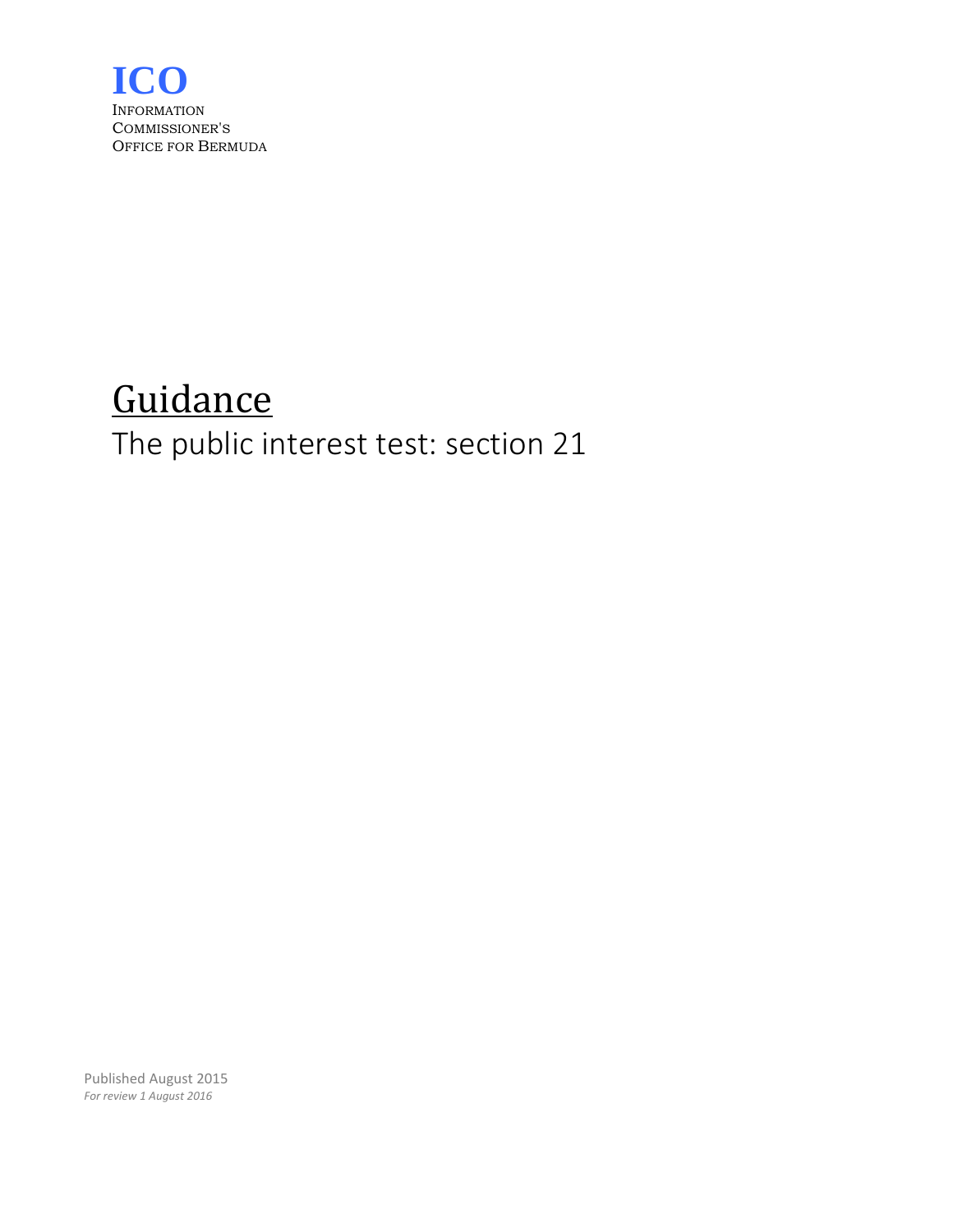# Table of Contents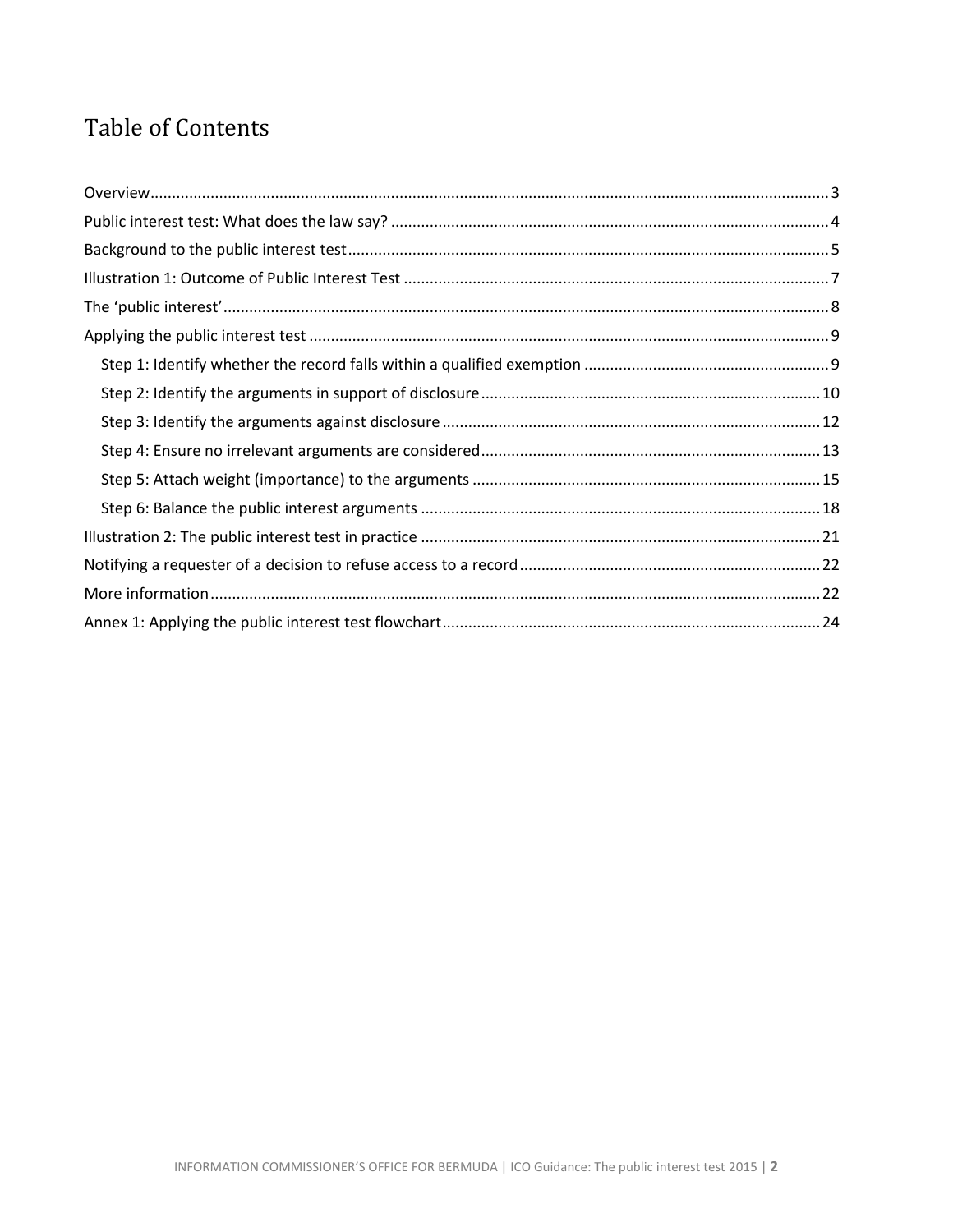### <span id="page-2-0"></span>Overview

- 1. This is part of a series of Guidances issued by the Information Commissioner's Office (ICO), which provide details on specific areas of the Public Access to Information (PATI) Act 2010. The Guidances aim to help public authorities fully understand their obligations under the PATI Act and to promote good practice.
- 2. The ICO Guidances provide our *general* recommended approach on the application of the relevant PATI Act provisions and the matters we will take into account when exercising functions and powers under the PATI Act.
- 3. Please remember that all requests for records under the PATI Act must be considered on a case-by-case basis. Similarly, the Information Commissioner's decisions on applications for review are based on the specific circumstances and merits of each application.
- 4. The ICO will revise our Guidances on an annual basis, or sooner if needed, when the Information Commissioner and the Courts issue new decisions and when new legislative changes take effect.
- 5. This particular Guidance provides an overview of how public authorities should apply the 'public interest test' contained in section 21 of the PATI Act and interpret the 'public interest'.
- 6. When a public authority decides that a record falls within a 'qualified' exemption, it must apply the public interest test to determine whether the record must still be disclosed.
- 7. The test requires public authorities to balance whether the public interest in favour of disclosing an exempt record outweighs the public interest against disclosing the record.
- 8. The public authority can only refuse access to the record when the public interest against disclosing the record outweighs the public interest in favour of disclosing the record. If the public interest in favour of disclosing the record is equal to or greater than the public interest against disclosing the record, then the record must be disclosed.
- 9. Public authorities must keep in mind that the PATI Act requires a public authority to provide access to a record unless there is a valid reason not to.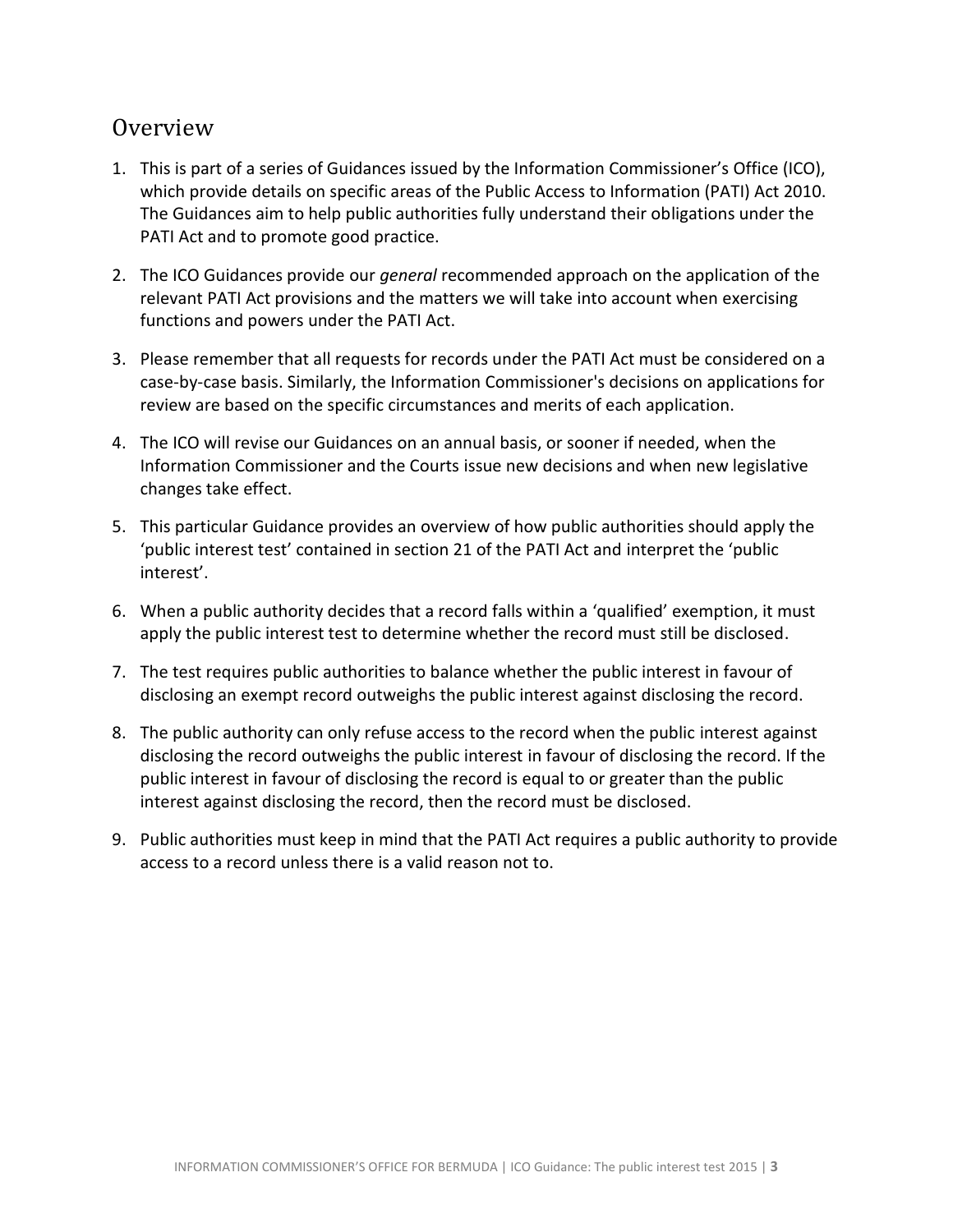# <span id="page-3-0"></span>Public interest test: What does the law say?

10. The PATI Act states in section 21:

#### **Public Interest Test**

- 21 For the purposes of this Part [Part 4 Exempt Records], the test of whether disclosure by a public authority of a record or the existence of a record is in the public interest is whether the public interest would, on balance, be better served by disclosure rather than non-disclosure.
- 11. The Public Access to Information (PATI) Regulations 2014 further explain:

|                | Interpretation                                                                                                                                                                     |
|----------------|------------------------------------------------------------------------------------------------------------------------------------------------------------------------------------|
| $\overline{2}$ | In these Regulations-                                                                                                                                                              |
|                | "public interest" means but is not limited to things that may or tend to $-$                                                                                                       |
|                | (a) promote greater understanding of the process or decisions of public<br>authorities;                                                                                            |
|                | (b) provide reasons for decisions taken by Government;                                                                                                                             |
|                | (c) promote accountability of and within the Government;                                                                                                                           |
|                | (d) promoted accountability for the public expenditure or the more effective use of<br>public funds;                                                                               |
|                | (e) facilitate public participation in decision making by the Government;                                                                                                          |
| (f)            | improve the quality of services provided by the Government and the                                                                                                                 |
|                | responsiveness of the Government to the needs of the public or of any section<br>of the public;                                                                                    |
|                | (g) deter or reveal wrong-doing or maladministration;                                                                                                                              |
|                | (h) reveal information relating to the health and safety of the public, or the quality<br>of the environment or heritage sites, or measures to protect any of those<br>matters; or |
|                | (i) reveal untrue, incomplete or misleading information or acts of a public<br>authority.                                                                                          |
|                |                                                                                                                                                                                    |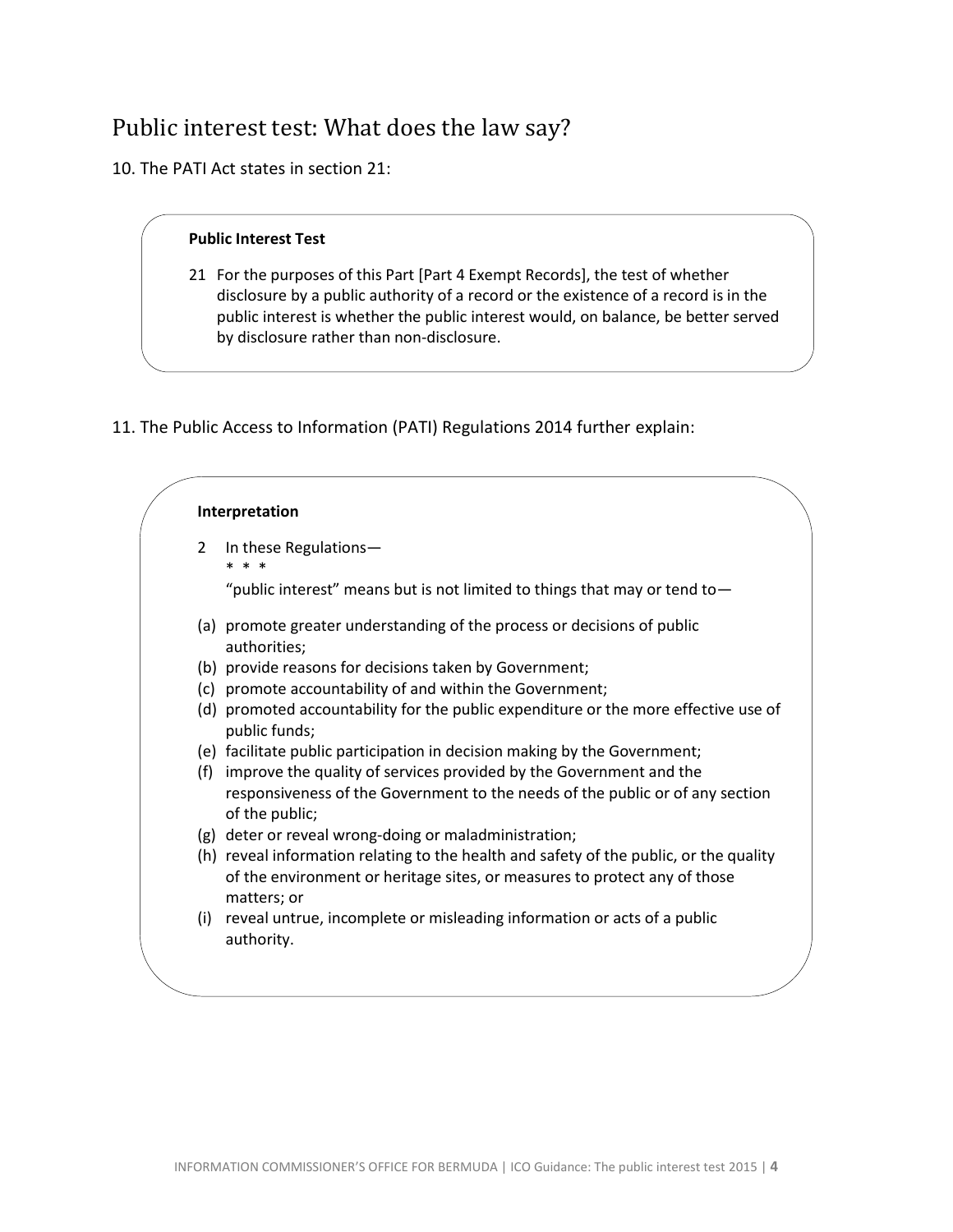### <span id="page-4-0"></span>Background to the public interest test

12. Section 12(1) of the PATI Act sets out clearly that:

*…every person who is Bermudian or a resident of Bermuda has a right to and shall, on request, be given access to any record that is held by a public authority, other than an exempt record.*

- 13. As section 12(1) states, the default rule under the PATI Act is that Bermudians and residents of Bermuda are granted a right to access any record held by a public authority.
- 14. This general right of access is limited, however, by exemptions from disclosure listed in Part 4 of the PATI Act.
- 15. Exemptions are either 'absolute' or 'qualified' exemptions.
- 16. When an 'absolute' exemption applies to a record, a public authority may refuse to disclose the record without needing to consider the public interest. See the ICO Guidance on each of the absolute exemptions to understand how to apply them in practice.
- 17. The absolute exemptions under the PATI Act are:
	- s.26A, Information received in confidence international tax agreements
	- s.27, Cabinet documents
	- s.36, Contempt of court and parliamentary privilege

An **exemption** protects against specific harms or prejudice, or safeguards categories of information whose disclosure could hurt individuals, the country or the effectiveness of a public authority's work.

- s.37, Disclosure prohibited by other legislation
- 18. When a 'qualified' exemption applies to a record, the public authority must then apply the public interest test. This 6-part test, outlined below, requires public authorities to balance whether the public interest is in favour of or against disclosing a requested record.
- 19. The outcome of this test will determine whether the public authority must disclose the record or whether it can legitimately refuse the request.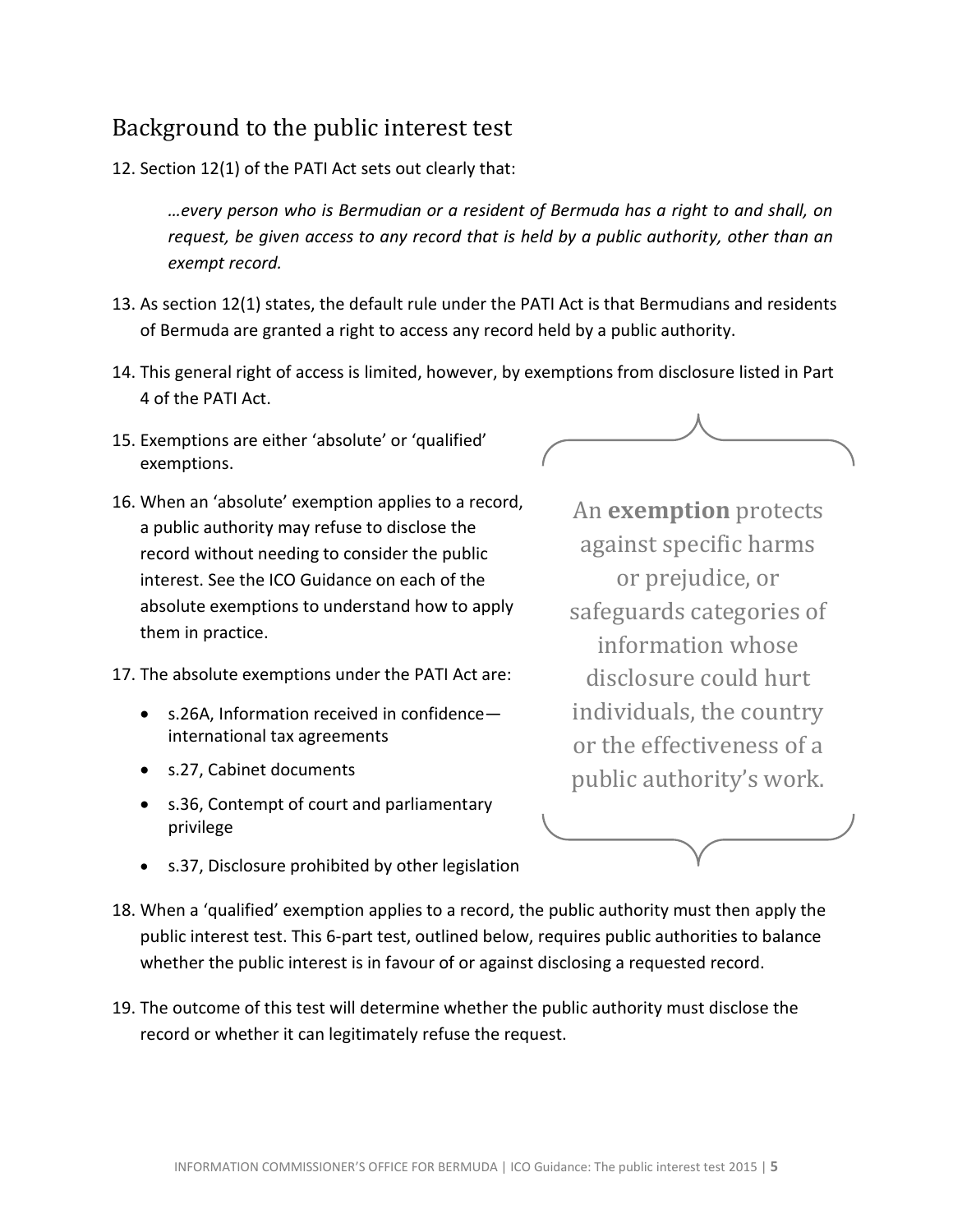- 20. Most exemptions in Part 4 of the PATI Act are qualified exemptions and require consideration of the public interest.
- 21. The following exemptions under Part 4, are all qualified exemptions:
	- s.22, Health or safety of an individual
	- s.23, Personal information
	- s.25, Commercial information
	- s.26, Information received in confidence
	- s.28, Ministerial responsibility
	- s.29, Deliberations of public authorities
	- s.30, Operations of public authorities
	- s.31, Financial and economic interests
	- s.32, National security, defence, and international relations
	- s.33, Governor's responsibilities and communications with the United Kingdom
	- s.34, Law enforcement
	- s.35, Legal professional privilege
- 22. This means that in most cases, even when a record falls within one of the above exemptions, the public authority should still release the record unless the public interest against disclosure outweighs the public interest in favour of disclosure. Further, when the competing public interests are evenly balanced, the public authority should disclose the record. For a depiction of this, see Illustration 1: Outcome of Public Interest Test, on the next page.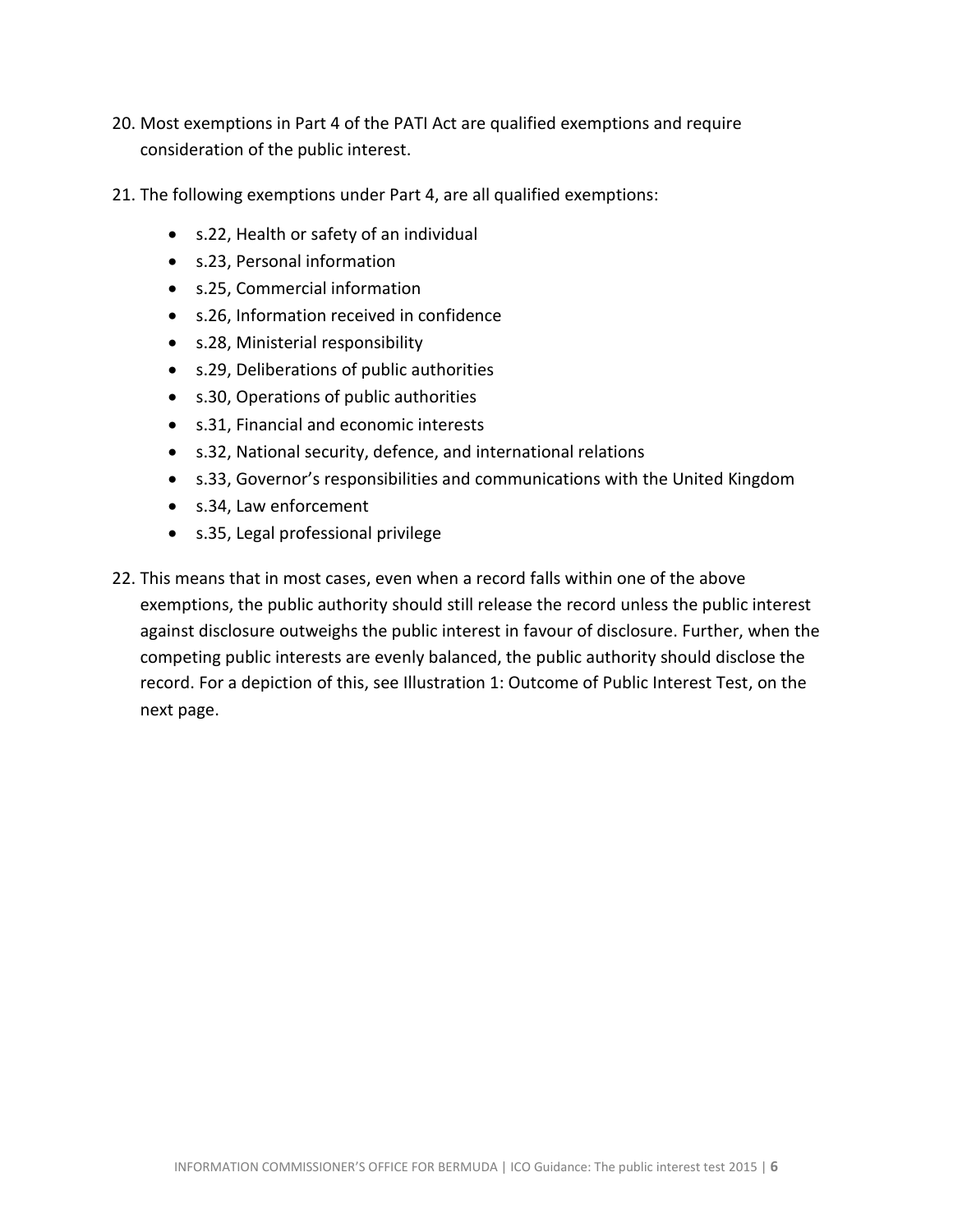<span id="page-6-0"></span>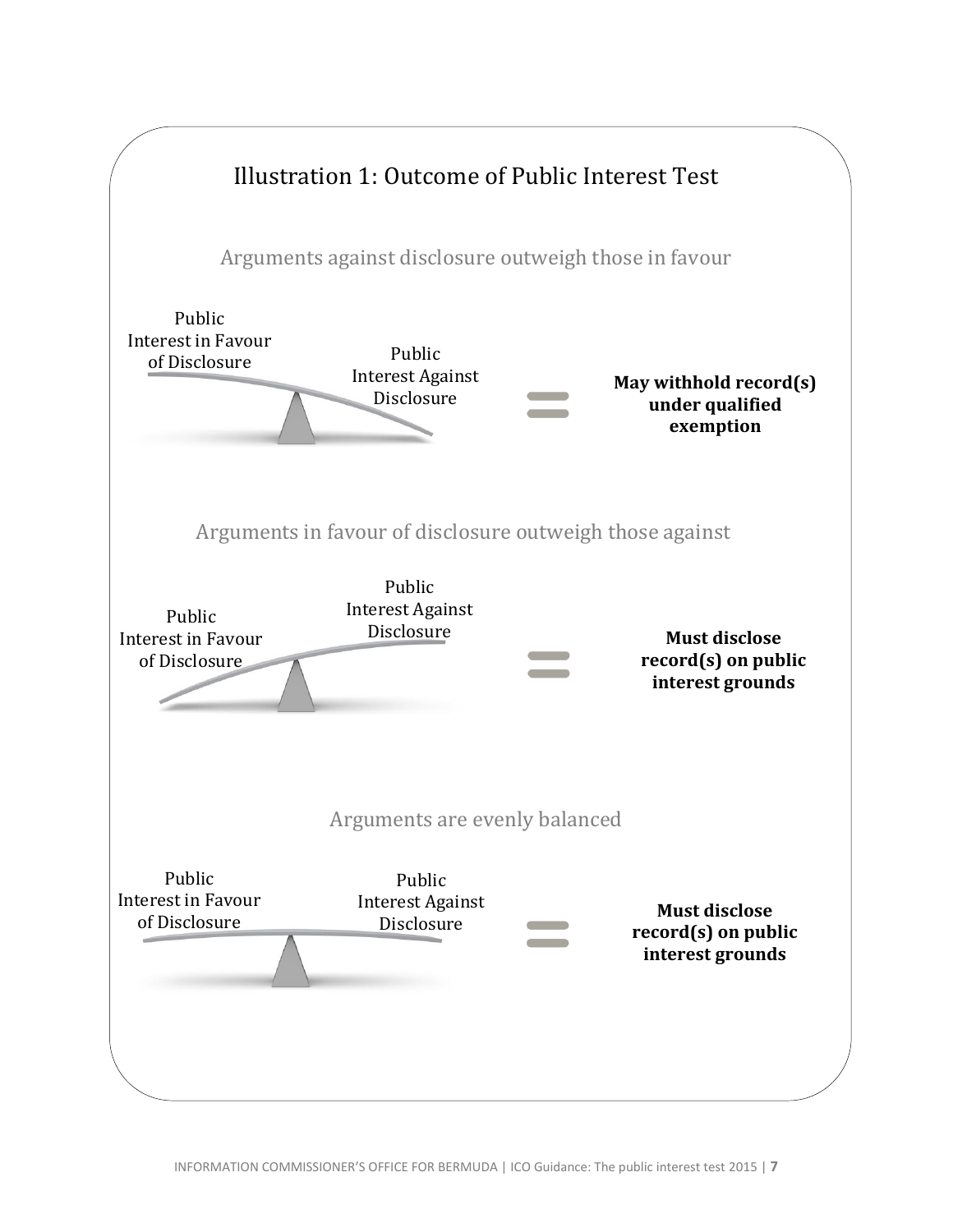### <span id="page-7-0"></span>The 'public interest'

- 23. To carry out the public interest test, it is necessary to understand generally what the 'public interest' means in the context of the PATI Act.
- 24. The PATI Act does not define 'public interest'. PATI regulation 2, though, provides some guidance. Regulation 2 identifies things (listed above) that may be considered as part of the public interest. The items listed in regulation 2 are not a comprehensive list of what is part of the public interest, but provide examples of the types of things that would be appropriate to balance.
- 25. When deciding whether additional interests should be considered as part of the public interest, think about how the public interest has been defined more generally. It has been described as, "something which is of serious concern and benefit to the public" and not merely something of individual interest. The public interest means the public good.
- 26. The public interest is not necessarily the same as what interests the public. The fact that a topic is discussed in the media or social media does not automatically mean that there is a public interest in disclosing a record about it. A topic may be interesting to satisfy a curiosity or to provide amusement, but not have any impact upon the public good.
- 27. The public interest can cover a wide range of values and principles relating to the public good, or what is in the best interest of society. The public interest can take many forms. For example, there is a public interest in:
	- transparency and accountability;
	- promoting public understanding;
	- safeguarding the democratic process;
	- good decision making by public bodies;
	- upholding standards of integrity;
	- ensuring justice and fair treatment;
	- securing the best use of public resources and funds;
	- ensuring fair commercial competition;
	- ensuring that any public authority with regulatory responsibilities is adequately discharging its functions;
	- ensuring fairness in relation to applications or complaints; and
	- contributing to a debate on a matter of public interest.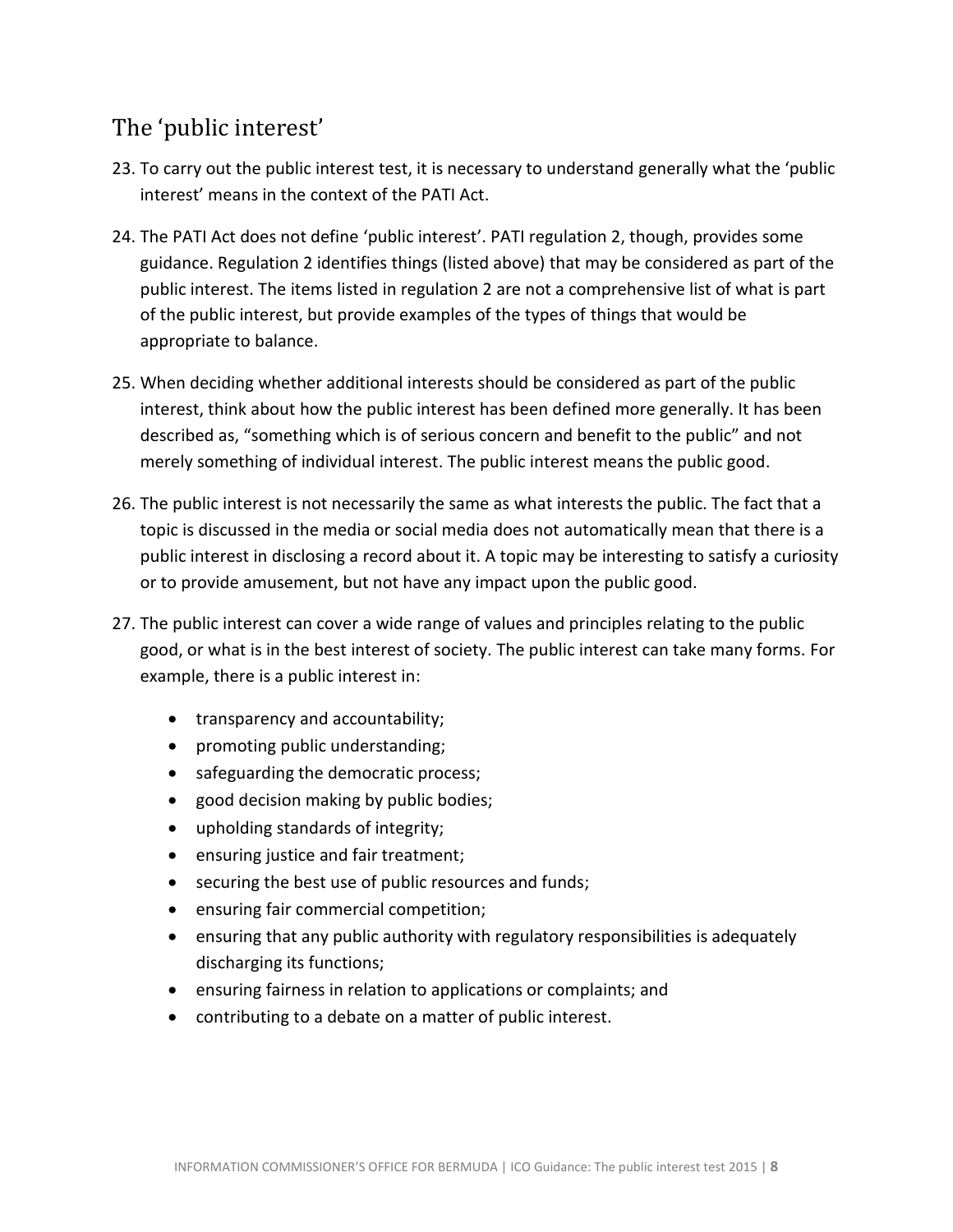- 28. Like regulation 2, these additional interests are not an exhaustive list, but also help to show the types of issues that public authorities may consider. Depending upon the circumstances of the specific request, a number of interests may apply.
- 29. The 'public' in the context of the 'public interest' may be the wider general public or it may also be a relatively smaller segment of the public, such as a particular community, parish, neighborhood, or interest group.
- 30. Note that disclosure of records under the PATI Act is, in effect, to the world at large and not merely to the individual requester. So the requester's private interests are not the same as the public interest. Disclosure may be beneficial to the requester's private interests but may not necessarily serve a wider public interest.

# <span id="page-8-0"></span>Applying the public interest test

- 31. Applying the public interest test requires six broad steps, set out below (with a helpful flowchart provided in the Annex to this Guidance):
	- i. The public authority initially determines that a qualified exemption applies.
	- ii. Then, the public authority must apply the public interest test. The public authority should identify the public interest arguments in favour of disclosing the record.
	- iii. The public authority should next identify the public interest arguments against disclosure.
	- iv. The public authority must make sure to exclude any irrelevant factors.
	- v. Using its list of public interest arguments, the public authority must decide the relative weight of each interest. Some interests will be much more important than others, and should be given more weight in the decision process.
	- vi. Finally, the public authority conducts a balancing test of these arguments to decide where the public interest lies.

### <span id="page-8-1"></span>**Step 1: Identify whether the record falls within a qualified exemption**

32. The first step is to determine whether the record actually falls within the qualified exemption. The ICO is producing full Guidances on all of the exemptions (see the 'More Information' section, at the end of this Guidance).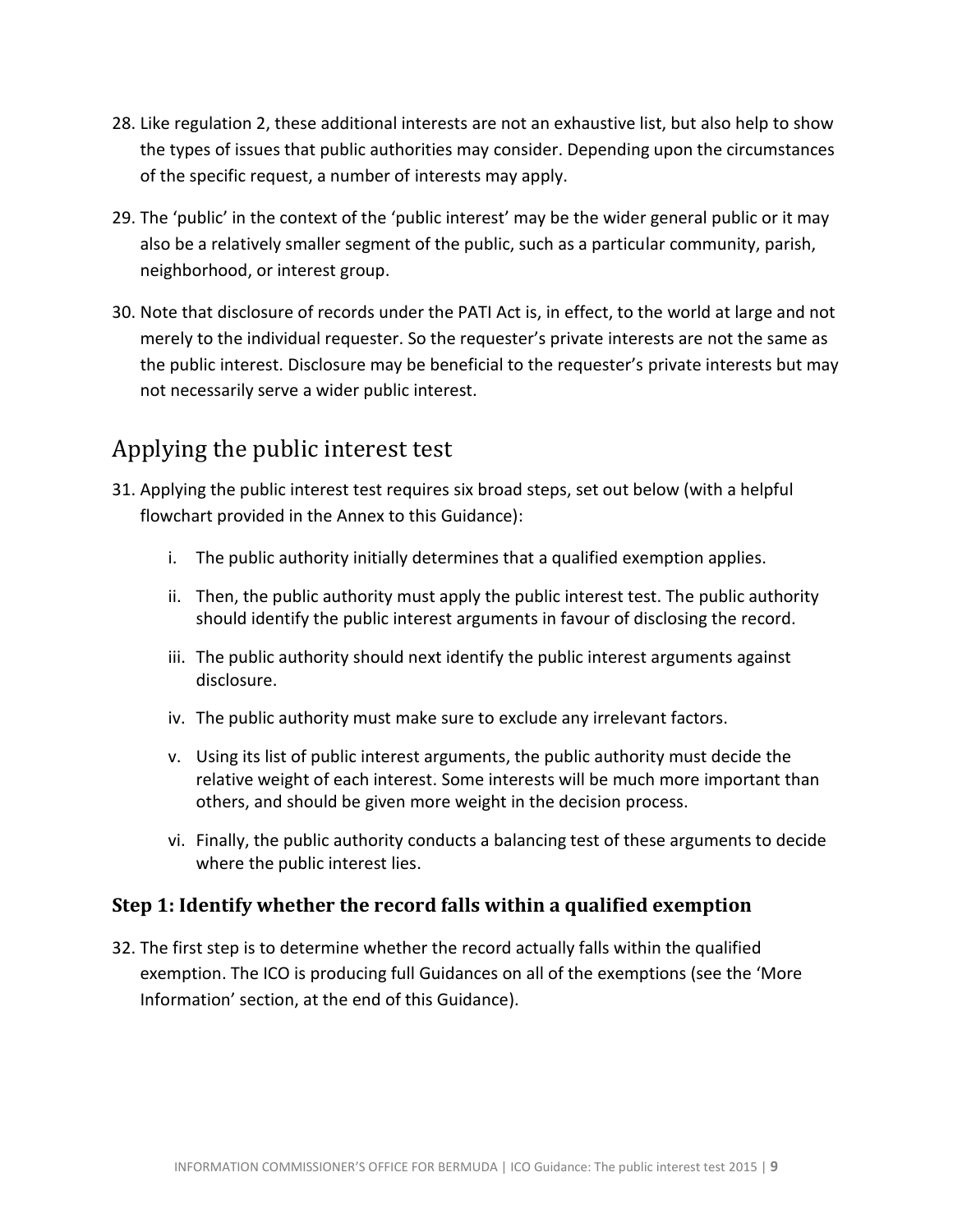#### **Note**:

If none of the exemptions apply, the public authority must provide access to the requested record.

If an 'absolute' exemption is relevant, the public authority should follow the advice given in the ICO Guidance on how to apply the specific absolute exemption.

- 33. If the relevant test or tests for the exemption are met, then the record is an exempt record. However, that is only the first part of the process.
- 34. The public authority must then apply the public interest test to determine whether, considering all of the relevant circumstances of the case, the public interest in favor of disclosure outweighs the public interest against disclosure. Access to the record can only be denied if the public interest against disclosure outweighs the public interest in favour of it.

### <span id="page-9-0"></span>**Step 2: Identify the arguments in support of disclosure**

35. Public interest arguments in favour of disclosure may cover a broad range of topics. Public authorities will typically need to consider some of the following arguments within the specific context of the requested record(s).

#### **General public interest in disclosure**

36. There is a general public interest in promoting transparency, accountability, public understanding, and involvement in the democratic process. The PATI Act is a means of helping to meet that public interest, so this must always be given some weight in the public interest test.

#### **Public interest in the issue**

37. In addition to the general public interest in transparency and accountability, and any public interest arising generally from the issue concerned, there may be a specific public interest in disclosing the information in the record in question. This will depend upon the specific circumstances of the request.

#### **Suspicion of wrongdoing**

38. Another example of a potential public interest in transparency is a suspicion of wrongdoing on the part of the public authority, where the record requested may shed light on this. For this to be considered as a factor in the public interest test, disclosure must serve the wider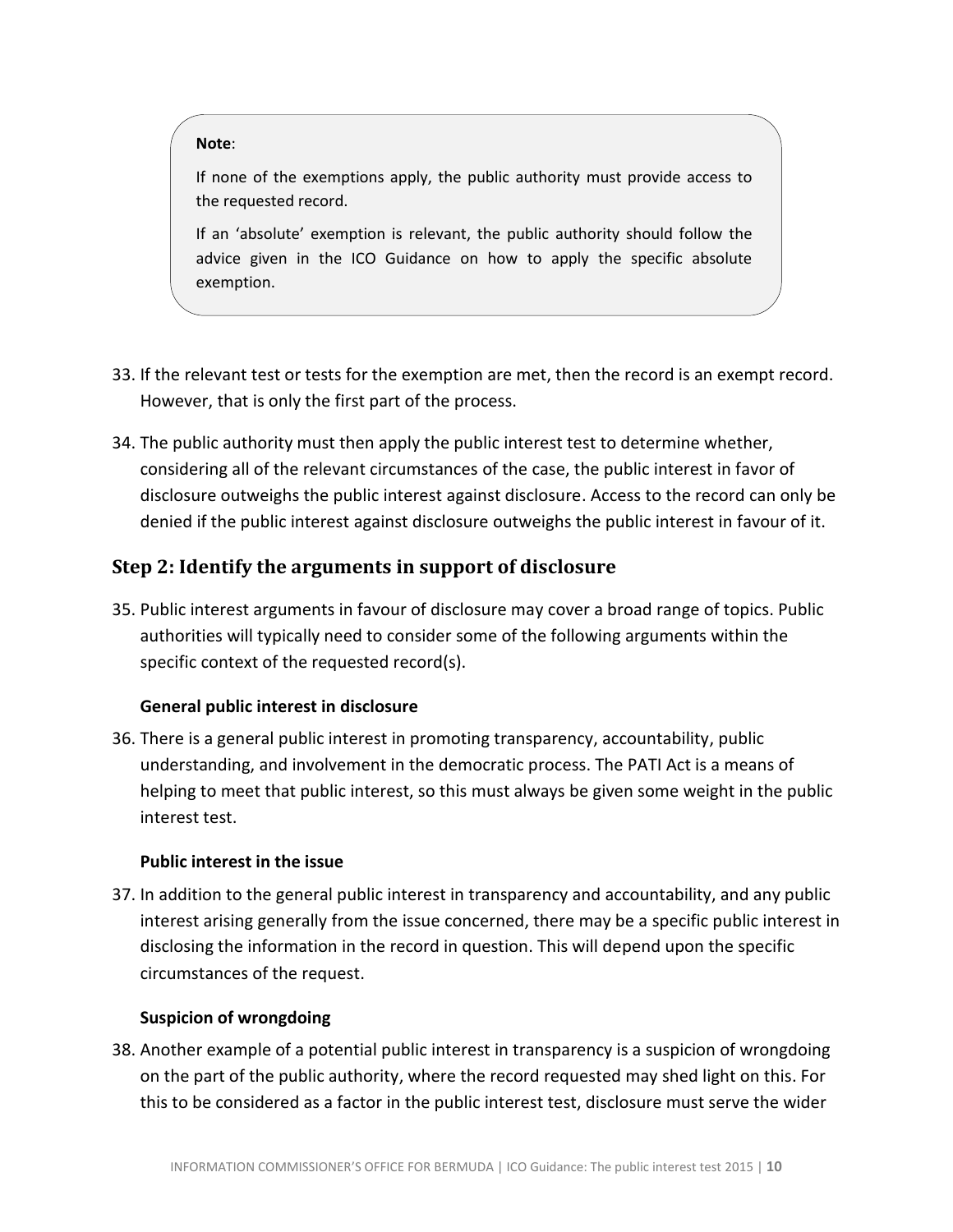public interest rather than the private interest of the requester and the suspicion of wrongdoing must amount to more than a mere allegation. There must be a plausible basis for the suspicion, even if it is not actually proven.

39. Several sources may suggest whether a plausible basis exists:

- The facts may suggest that the basis for the public authority's actions is unclear or open to question.
- If there has been an independent investigation, for example, by an Ombudsman or auditors, the outcome of this may indicate whether or not there is any substance in an allegation of wrongdoing.
- The content of the record is important in making this assessment. It may refute the suspicion, in which case there may be some public interest in disclosing the record to clear up misconceptions; or, it may indicate that the suspicion is justified (a 'smoking gun'), in which case there is an even stronger public interest in disclosure.
- Evidence of public concern about the issue could also be a factor for disclosure.
- If there is evidence of public concern but those concerns do not have an objective basis, there can still be a public interest argument for disclosure if this would show that the concerns are unjustified and would help restore confidence in the public authority.

#### **Note**:

The Information Commissioner cannot assess whether there has been maladministration or other wrongdoing. In dealing with an application for review, we would consider the types of evidence listed above to assess whether the suspicion of wrongdoing creates a public interest in disclosure, not to decide whether there has been any wrongdoing.

#### **Presenting a 'full picture'**

40. Even if wrongdoing is not an issue, there is a public interest in fully understanding the reasons for public authorities' decisions, to remove any suspicion of manipulating the facts, or 'spin'.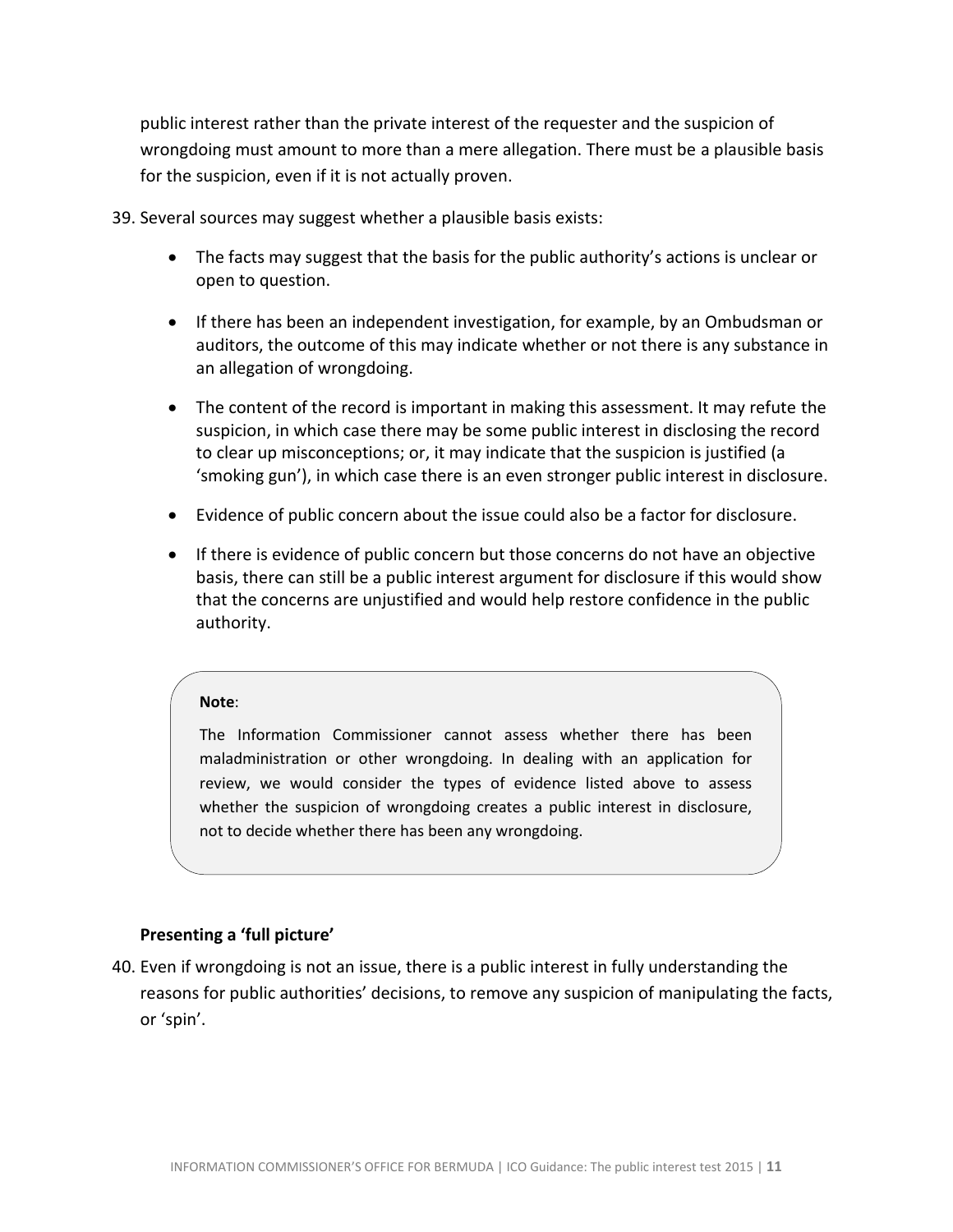- 41. For example, this could be a public interest argument for disclosing advice given to decision makers. The fact that the advice and the reasons for the decision may be complex does not lessen the public interest in disclosing it and may strengthen it.
- 42. Similarly, the information in the record does not have to give a consistent or coherent picture for disclosure to help public understanding; there is always an argument for presenting the full picture and allowing people to reach their own view.
- 43. There is also a public interest in the public knowing that an important decision has been based on limited information, if that is the case.
- 44. If information that is already in the public domain (rather than the requested information) is misleading or misrepresents the true position, or does not reveal the full picture, this may increase the public interest in disclosure.

#### **Other public interest arguments in favor of disclosure**

- 45. Consider the various lists of possible public interests in the PATI Regulations and this Guidance. Although the requester does not have to, he or she may have also identified some public interests at stake.
- 46. Decide whether any of them are triggered by the requested record. If so, those public interests should be identified and included in the balancing process.

### <span id="page-11-0"></span>**Step 3: Identify the arguments against disclosure**

47. The valid public interest arguments against disclosure are more narrowly defined. This is because the public interest arguments against disclosure must relate specifically to the relevant exemption and the requested records.

#### **Arguments must be relevant to the specific exemption**

- 48. The PATI Act provides a right to access records held by public authorities. The exemptions from that right are listed in Part 4 of the Act and aim to protect particular, specified interests. The public interest arguments against disclosing a record must relate specifically to that exemption.
- 49. Arguments that relate to other exemptions are irrelevant. If, for example, a public authority wishes to rely on section 34(1)(a) relating to the prevention, detection or investigation of crime, the public interest arguments put forward against disclosure must relate specifically to the need to avoid harming crime prevention, detection or investigation, and not, for example, to avoid endangering health and safety, which is addressed in section 22.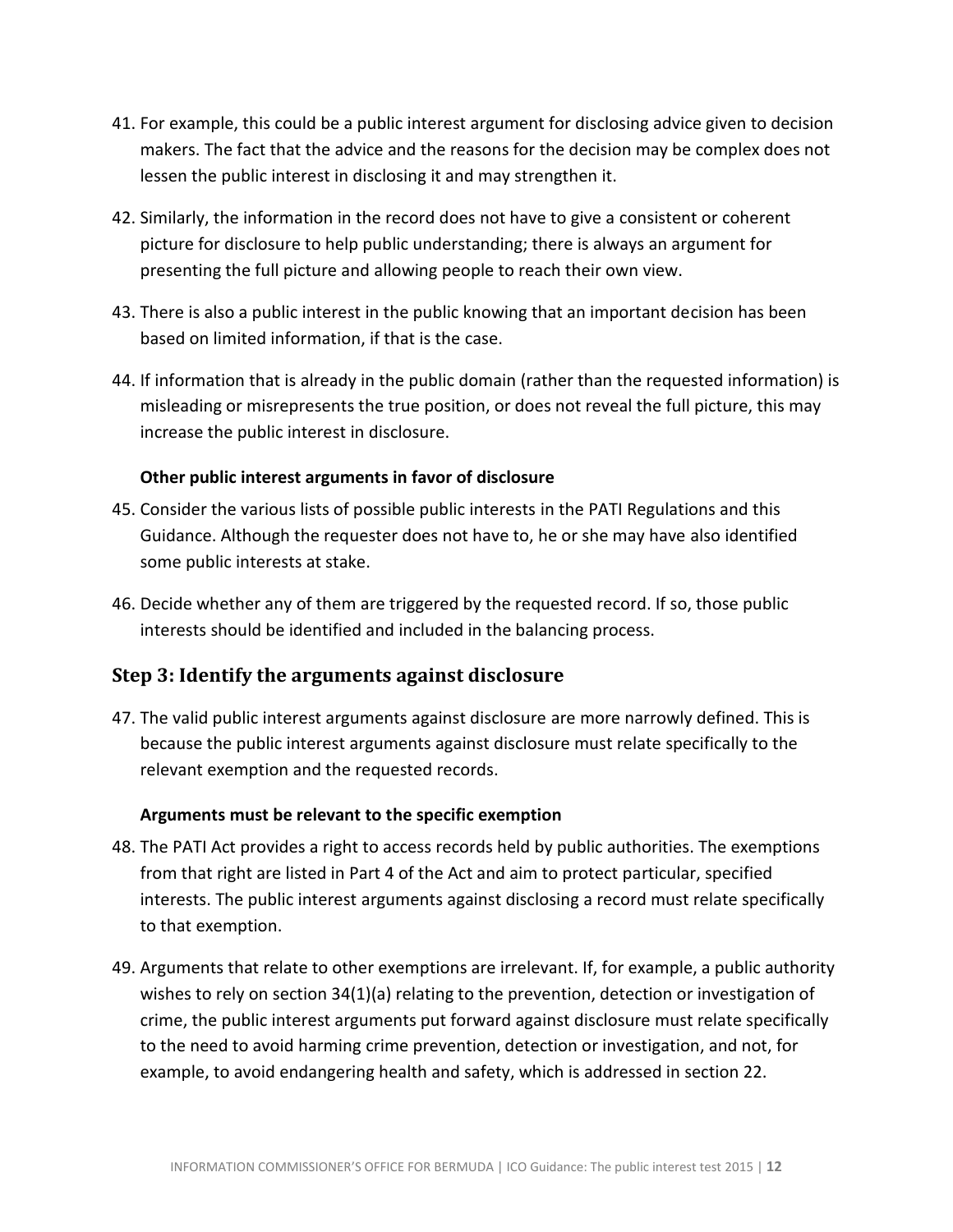50. Remember that even though the public authority has already determined that the exemption applies, the public interest test requires a balancing of the interests.

#### **Example**:

The public authority may argue that a record cannot be disclosed under section 34(1) because it will reveal the specific technology used for conducting surveillance to detect criminal activity. This argument must be balanced against concerns, for example, that the surveillance technology exceeded the public authority's lawful power or was used contrary to legal requirements, or that an elected official had publicly promised not to adopt that technique. Thus, falling within a specific exemption does not automatically mean that a public authority can refuse to disclose a record.

#### **Arguments must be specific to the requested record**

- 51. A public authority may have a general policy that it does not intend to disclose a specific type or class of records. Many public authorities, for example, stated in their 2015 Information Statements that certain classes or types of records were exempt under qualified exemptions.
- 52. However, this general policy must not prevent the public authority from considering the balance of public interest in the individual circumstances of each request and specific record. The public authority must be willing to consider whether the circumstances in a particular request justify departure from its general policy.

### <span id="page-12-0"></span>**Step 4: Ensure no irrelevant arguments are considered**

53. There are a number of arguments which may be put forward in the public interest test that are widely considered unlikely to be relevant.

#### **Identity of the requester**

54. The requester's identity or his or her motives in seeking the record are not relevant to the public interest test. Public access to information laws, like the PATI Act, are often considered to be 'applicant and motive' blind because the disclosure under the PATI Act is in effect a disclosure to the world. The public interest issues that arise when a qualified exemption is applicable are about the effect of making the record public, not the effect of giving it to a particular requester. This does not mean that the requester's public interest arguments should not be considered.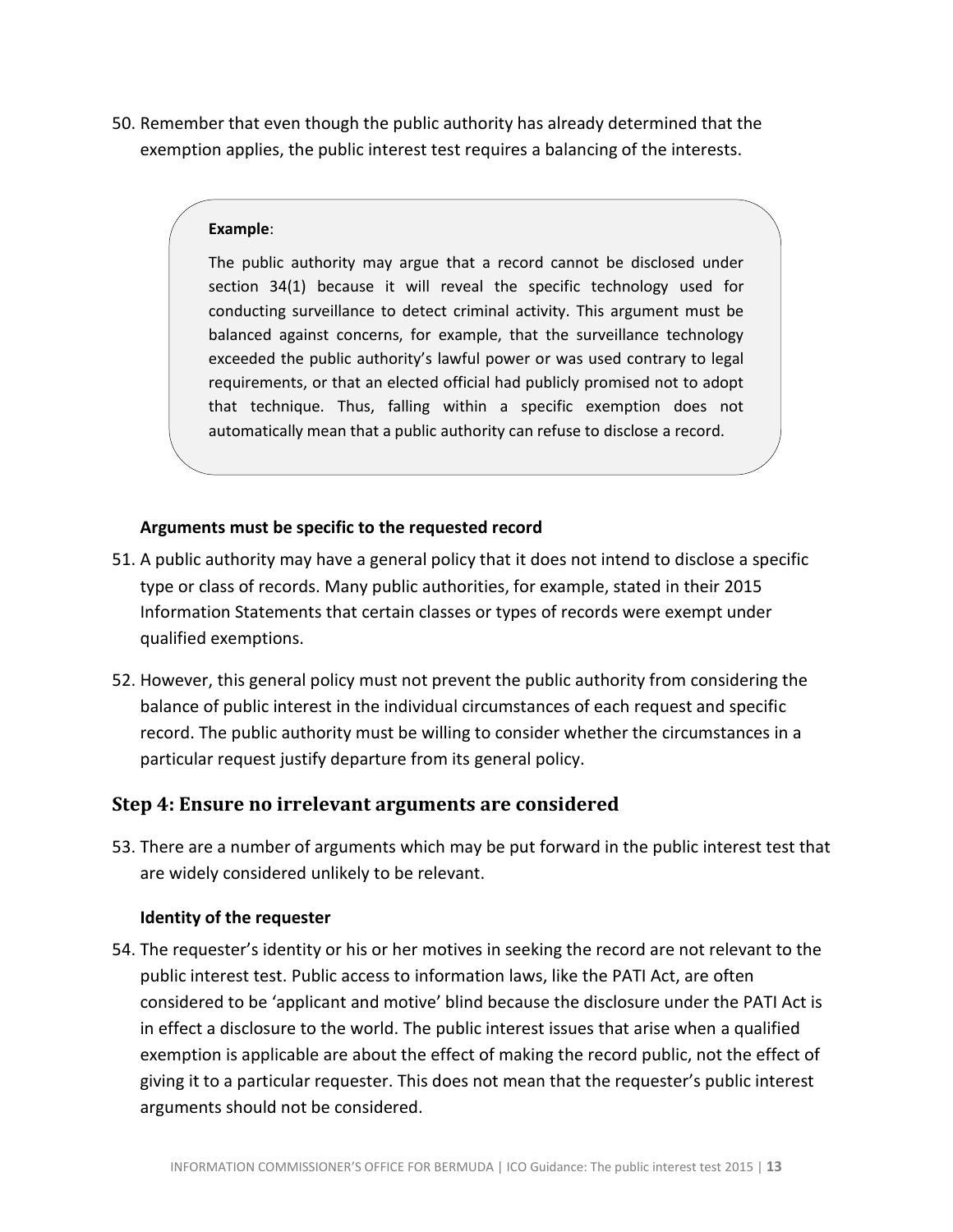#### **Information may be misunderstood**

- 55. Information in requested records may be technical or complex. This is not usually an argument that justifies the exemption. The obvious solution is for the authority to publish an explanation of the information, rather than refuse to disclose the record.
- 56. The public authority may be concerned that the record would be misleading, perhaps because it consists of notes reflecting only part of a discussion or because it may be inaccurate or out of date. The PATI Act provides a right to records held by a public authority; it does not require the information in the record to be complete, accurate, or up to date.

#### **Other means of scrutiny**

- 57. It may be argued that the existence of other means of scrutiny or regulation of the relevant public concern weakens the public interest in disclosure. This argument suggests that there is no need for the public to scrutinise the requested information through the PATI Act because it can be adequately considered by another body as part of their scrutiny or regulatory function.
- 58. The fact that other means of scrutiny are available and could be used does not itself weaken the public interest in disclosure and we consider this argument to be irrelevant in the public interest test.
- 59. However, the use of other means of scrutiny may help to satisfy the public interest that would otherwise be furthered by disclosure. If, for example, a report providing the conclusions of other means of scrutiny is publicly available, this may lessen the public interest in disclosing the information in the record requested under the PATI Act. Furthermore, if the other investigation is ongoing, the public interest may be better served by allowing the investigation to continue without interference, rather than disclosing information prematurely.
- 60. The questions to consider are: (a) how far the other means of scrutiny go to meet the specific public interest in transparency in any particular case and (b) what information is available to the public by these other means?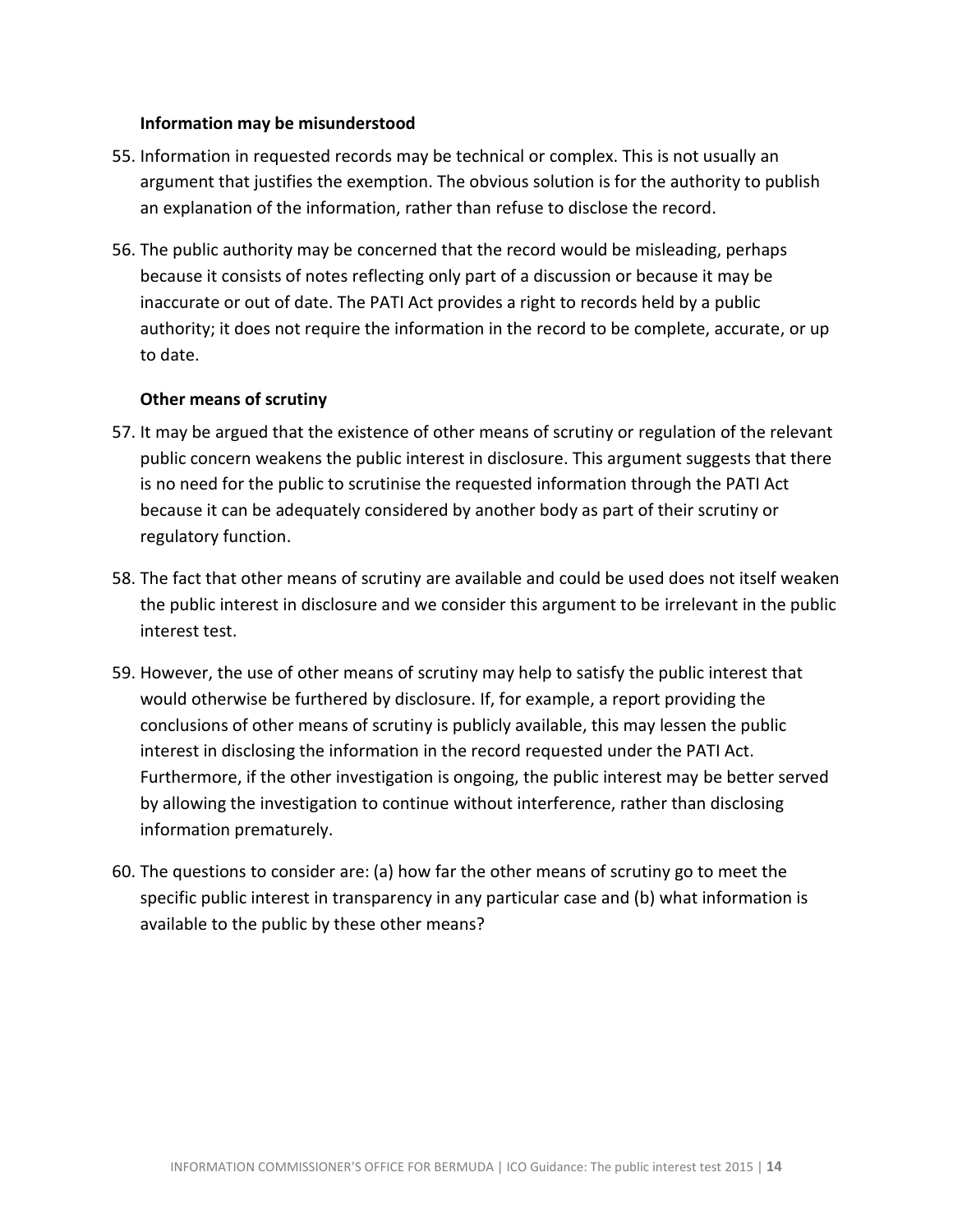#### **Embarrassment of Government, civil service or other public authority officers or staff**

61. Potential embarrassment of Government, civil service, other public authorities, or their individual officers or staff is not a valid public interest argument against disclosure. At times, the disclosure of records will lead to discomfort or embarrassment. This part of accountability in a democratic and open society.

#### **The seniority of persons involved in the subject matter**

62. Frequently, the requested record(s) will involve senior individuals in Government, the civil service or other public authorities. The fact that an individual holds a high position is not, itself, sufficient to weigh against disclosure. The public authority must assess the consequence or benefits from disclosure of the particular record(s).

#### **Possible loss of confidence in Government, the civil service or other public authority**

63. Relatedly, the possible loss of confidence in Government, the civil service or other public authority is not a valid public interest argument against disclosure. This may occur, for example, when a requested record reveals poor decision making or poor management of public funds. The PATI Act seeks to increase transparency and accountability under these circumstances and that, at times, may lead to a loss of confidence from the public that requires an improvement in the public authority to restore.

### <span id="page-14-0"></span>**Step 5: Attach weight (importance) to the arguments**

- 64. Once the public authority has identified the relevant public interest arguments in favour of and against disclosure, it must then decide if some interests should be given more weight (importance) than others.
- 65. In weighing the arguments for and against disclosure of a document, it is not sufficient simply to list the arguments. The public authority must explain the relevance of the arguments and the relative importance given to those arguments in its decision.

**Weighing** is a process that identifies some interests as more important than others because of their nature, risk of happening, or the severity of the harm involved.

$$
\underbrace{\qquad \qquad }
$$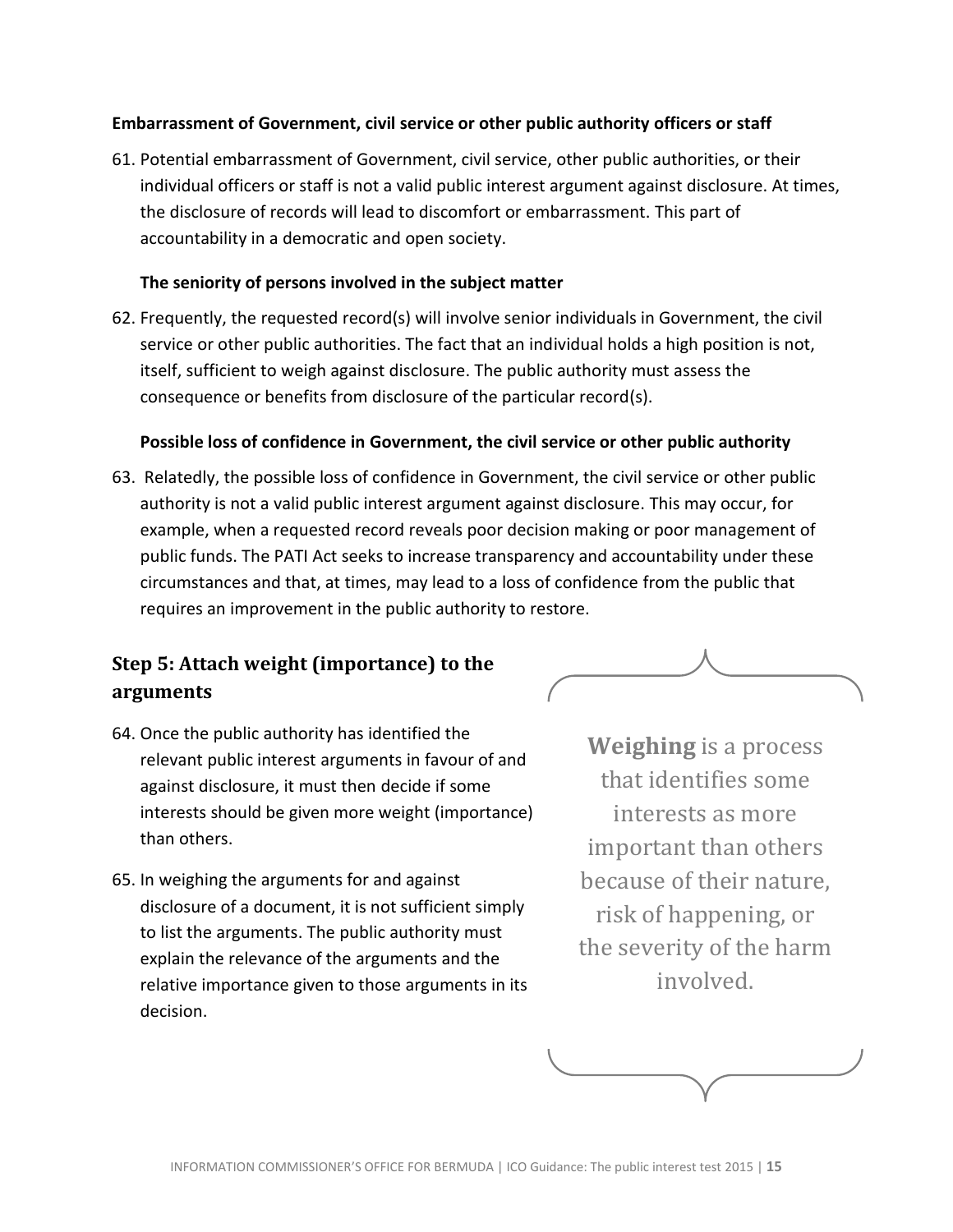66. Certain factors can add weight to the arguments on either side and these will help decide where the balance of public interest lies. These factors include the following:

#### **Likelihood of harm**

- 67. A key factor is the public authority's assessment of the likelihood of harm or prejudice. For example, some exemptions require the public authority to determine whether disclosure 'would' or 'would be likely to' cause the harm described in the exemption. 'Would' means more probable than not (a more than 50% chance). 'Would be likely' means that there must be a real and significant chance of the harm occurring, even though the probability may be less than 50%.
- 68. 'Would' is a higher standard to meet than 'would be likely to'. So, if the public authority can establish that harm would happen, the argument against disclosure carries greater weight than if it had only established that harm would be likely to happen. This does not mean that when the harm 'would' happen, the public interest will always be against disclosure—there may be equally weighty arguments in favour of disclosure–but it does make it more likely that the balance of public interest will be against disclosure.
- 69. Applications may also arise in which the Information Commissioner does not accept that, on the basis of the evidence shown, the authority has established that the harm would happen. In these instances, the Information Commissioner instead proceeds on the basis of 'would be likely to'.

#### **Severity of harm**

- 70. The severity of the harm that may happen also affects the relative importance of the public interest argument. The severity of the harm refers to the impact of the harm when it happens and not about how frequently the harm may happen. Harm may still happen, even if its impact would not be severe. However, if the harm has a particularly severe impact on individuals, the public authority, or other public interest, then this will carry considerable weight in the public interest test. This would be relevant if, for example, there is any risk of causing physical or mental harm to an individual.
- 71. The severity of the harm and the likelihood of it occurring, considered together, indicate the impact of the harm, and this in turn will affect the weight, or importance, attached to the arguments against disclosure.

#### **Age of the information in the record**

72. Generally speaking, the public interest against disclosure will diminish over time, as the issues in the record become less relevant and sensitive, and the likelihood or severity of the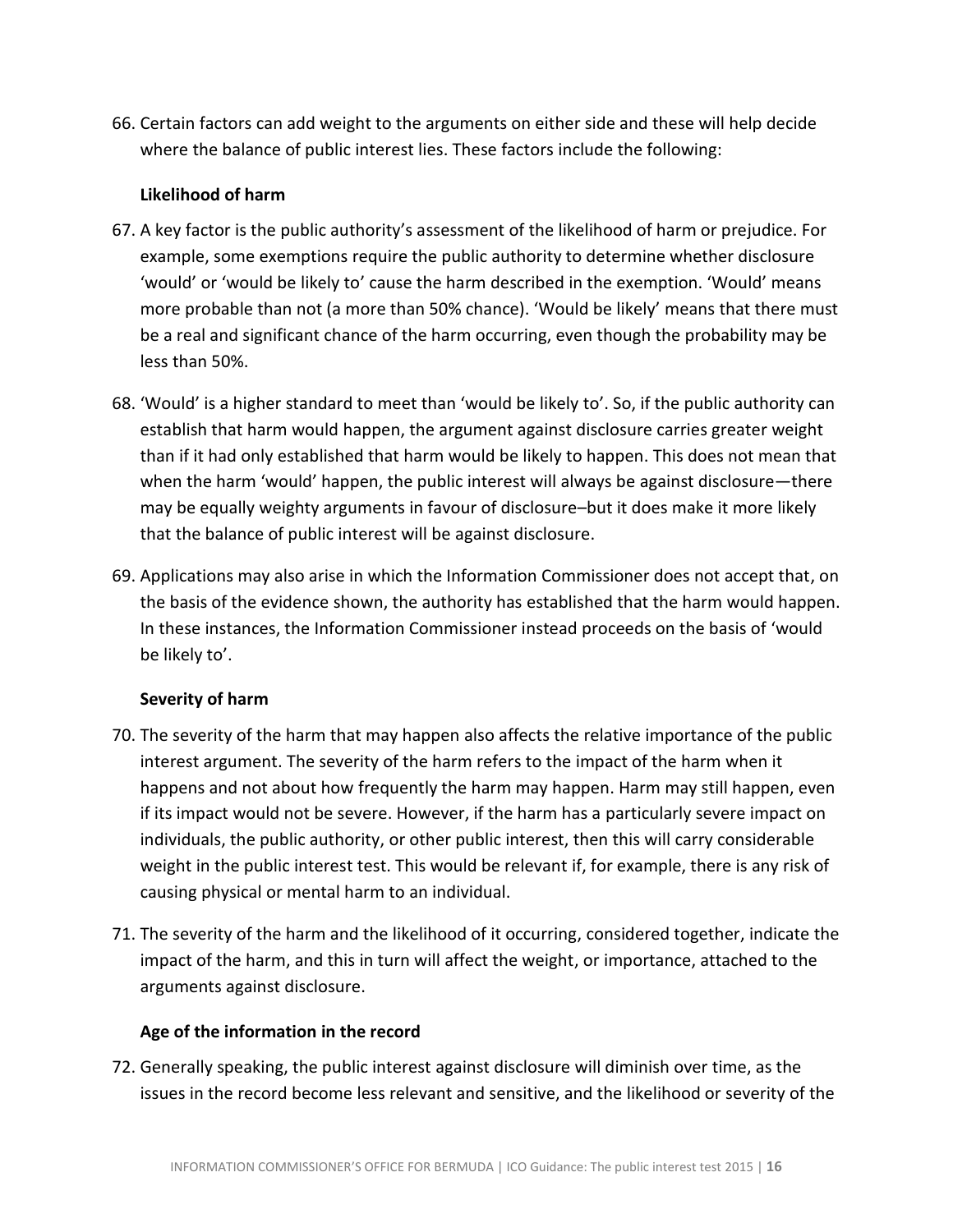harm lessens. However, this is not necessarily true in every case. For example, an investigation may be closed for a very long time and it may be argued that the weight of public interest in favour of disclosure has increased, but if the investigation is re-opened, the weight of the public interest argument against disclosure may be restored. So, the weight of the arguments on either side can depend on the age of the information and the timing of the request.

73. The PATI Act also acknowledges the effect of the passage of time—under section 40 some exemptions cease to apply altogether to a record 30 years after the record's creation. Note, however, that if a record is old, but 30 years has not yet passed, this does not automatically mean that there is a stronger argument for disclosure simply because the record is nearing the point at which the exemption no longer applies.

#### **The specific information and the public interest in disclosure**

74. In assessing the weight of arguments for disclosure, it is important to consider how far disclosing the requested information would further the public interest. The information may be relevant to a subject of public interest, but it may not greatly add to public understanding—in such cases the public interest against disclosure may outweigh that in favour of disclosure. On the other hand, disclosure may help inform that debate, and if so, the public interest in favour of disclosure is strengthened. The weight of the argument for disclosure will depend on the content of the information and the nature of the public interest identified.

#### **Information already in the public domain**

- 75. It may be necessary to consider whether similar information is already available in the public domain, and what effect this has on the public interest test. If similar information is already available and the requested record would not significantly add to it, the public interest arguments about furthering debate and increasing accountability may carry little weight. If the requested record contains new material that would help inform public debate, then the weight of the specific public interest argument could still be strong. Moreover, there is always some weight in the general argument for transparency and having the 'full picture'.
- 76. The factors discussed above will help in assigning relative weight to the public interest arguments on each side but they are not intended to be a complete list. Other factors may also be relevant, depending on the circumstances of the case.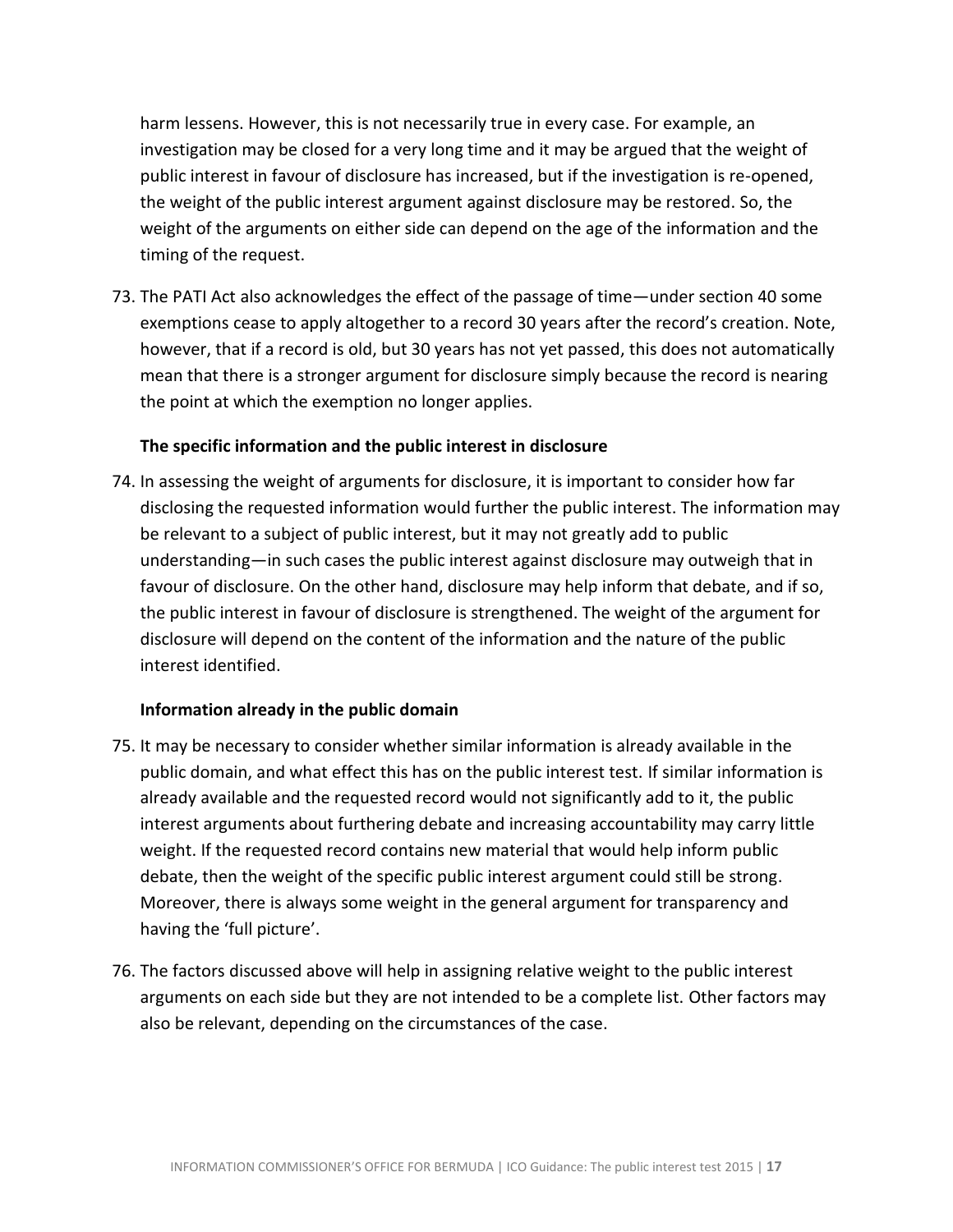### <span id="page-17-0"></span>**Step 6: Balance the public interest arguments**

#### **The balancing exercise**

- 77. The public authority must identify and set out the competing public interest arguments for and against disclosure. Having identified the public interest arguments on both sides, and assigned them a relative weight, the public authority must then balance the arguments to determine where the public interest lies.
- 78. This is not an exact process, but the public authority should try to approach it as objectively as possible. It should recognise that arguments can be made on both sides. It may be helpful for the public authority to create a list showing the arguments it is considering on both sides.
- 79. If the Information Commissioner is deciding the application, we will consider these arguments, or consider other public interest arguments that the authority did not include, and may reach a different conclusion. An example of balancing the public interest test in practice can be found at Illustration 2, at the end of this section.

#### **The impact of timing upon the balancing process**

- 80. Note that the need to consider the public interest in all the circumstances of a case means that the factors weighing in favour of and against disclosure, or their relative weight in the balancing exercise, may well change over time. It is important that the balancing exercise takes into account the circumstances at the time of the request for the record (or, where relevant, at the review stage). Just as the application of an exemption may change with the passage of time, the balance of the public interest will also shift with the passage of time, often in favour of disclosing the record.
- 81. Theoretically, a public authority might withhold information when the balance of the public interest test at the time it received the request was against disclosure, even if this shifted during consideration of application for an internal review. If such a situation arose, however, the requester could simply submit a new request and receive the record. It would be in the public authority's interests to avoid damage to its reputation by not seeking to rely on this technicality at the review stage to deny the request. Rather, the public authority should strive to fulfill the mandate of the PATI Act to promote transparency in a timely manner.
- 82. Following this principle, when addressing an application for review of a decision to withhold a requested record, the Information Commissioner will consider the circumstances at the time of the request or within the time for the public authority's compliance. There may be rare cases where events after the time for compliance change the balance of the public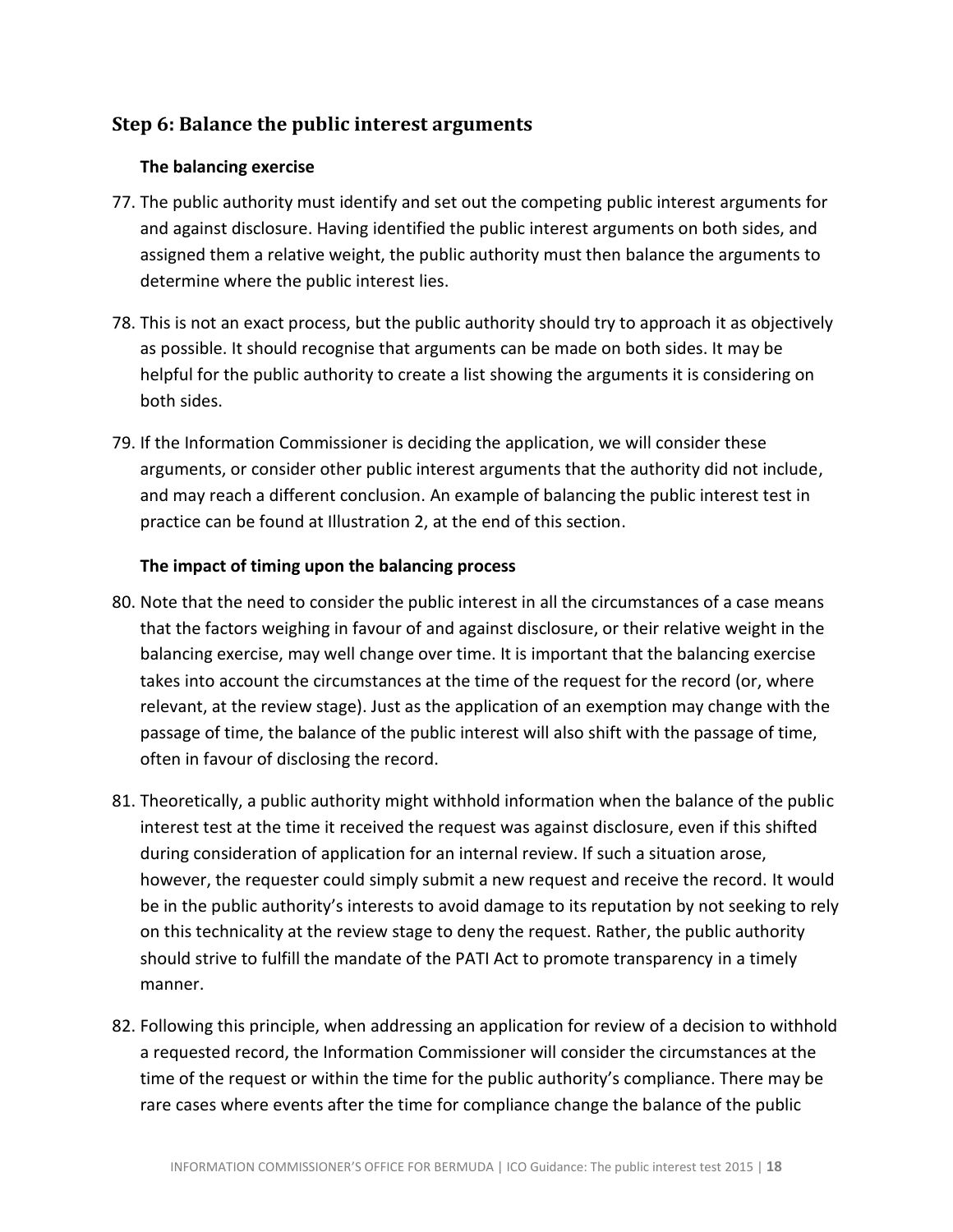interest test, and the Information Commissioner may take this into account when appropriate.

#### **Information Officers consulting with others about the public interest**

- 83. The PATI Act gives the Information Officer the responsibility and authority to perform the public interest test and make the initial decision on the request. The Information Officer is in the best position to determine what, if any, assistance he or she needs to make an informed decision.
- 84. With the majority of requests, the Information Officer will be fully capable of making the public interest determination without influence or input from others within the public authority.
- 85. With other requests, the Information Officer may want *information* from others, including directors or other individuals with more seniority within the public authority. Once the Information Officer gets the additional information, he or she is able to complete the public interest test and reach a decision. It is the responsibility of the Information Officer to collect all of the needed information and then make an independent decision that fairly balances the public interests.
- 86. Finally, in some instances, the Information Officer may decide that to make the best decision possible, he or she needs the head of the public authority to provide both *information* as well as *advice* about how to balance the public interests.
- 87. The public authority's internal review of the Information Officer's decision would normally be conducted by the head of the public authority. The head of the public authority would usually, therefore, not be involved in the initial decision on the request. One of the overarching purposes of the PATI Act, though, is to improve decision making by public authorities. If the Information Officer needs to consult with the head of the public authority, or others, on the public interest to reach an appropriate decision, this should occur.
- 88. However, this decision making process must be transparent to both the requester and the Information Commissioner. In the rare situations where the head of the authority is involved in reaching the initial decision on the request to the point that the decision is considered made by the head of the authority—rather than the Information Officer—the requester must be informed of this in the decision.
- 89. To determine whether the decision is 'made by the head of the authority,' the public authority should consider whether the head of the authority would be able to fairly provide an internal review that newly considers the initial decision with 'fresh eyes'. If this is not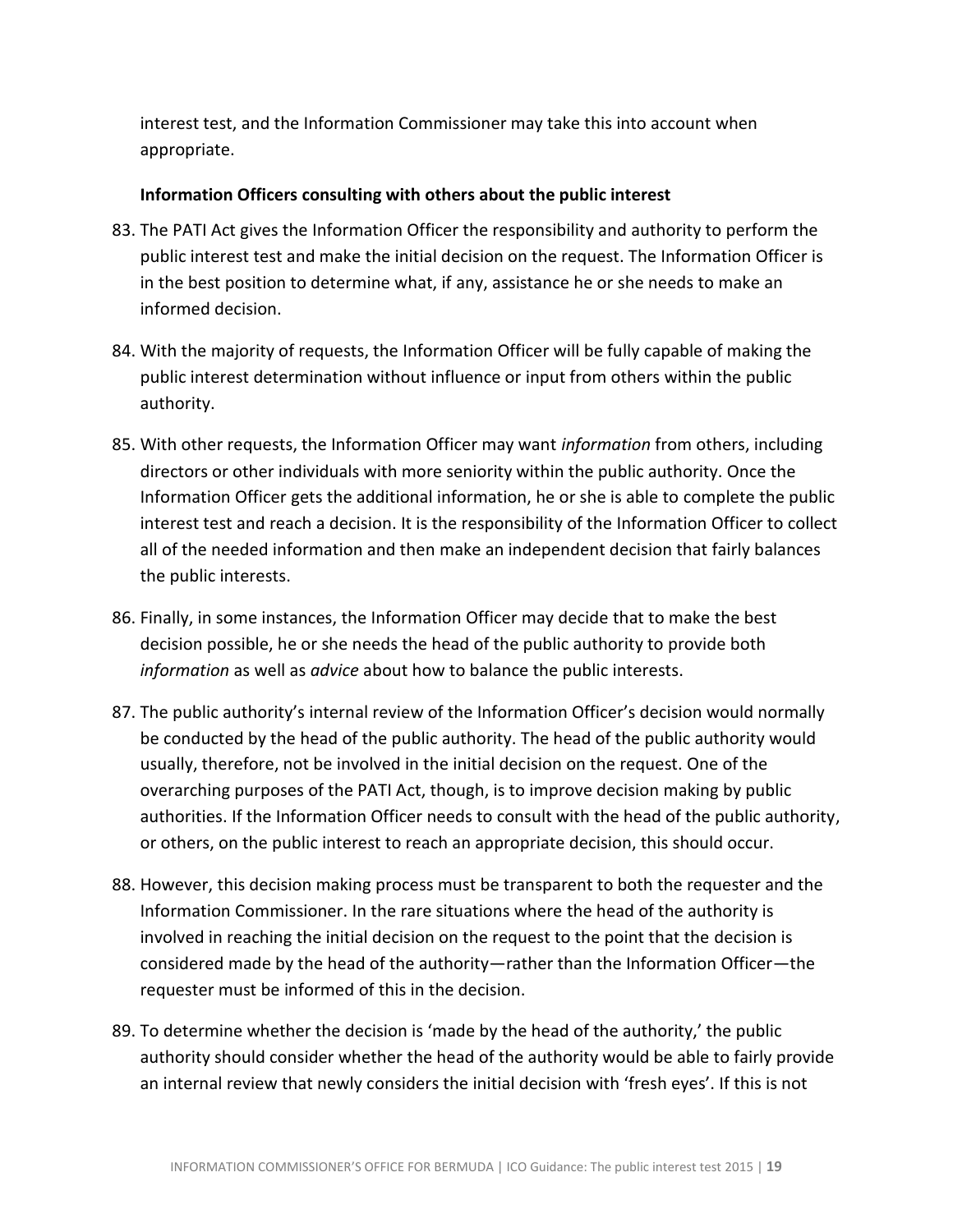possible, then when notifying the requester of the right to a review, as required by section 14(2)(b), the public authority must explain to the requester that because of the nature of the considerations for the public interest test in the particular case, the head of the authority made the initial decision. As a result, any request for an internal review would be referred directly to the Information Commissioner under section 44 and proceed as an independent review by the Information Commissioner.

- 90. Ultimately, decisions about how to conduct the public interest test and who to consult rests solely with the Information Officer.
- 91. It is important when the Information Officer is seeking advice or input to remember that section 12 requires him or her to protect the requester's confidentiality. The name of the requester should not be shared with anyone unless the name is necessary to locate responsive records and assistance is needed for the search. Anyone assisting with that search, the public interest test, or otherwise involved in handling a PATI request is under the same statutory obligation to safeguard the requester's confidentiality as the Information Officer.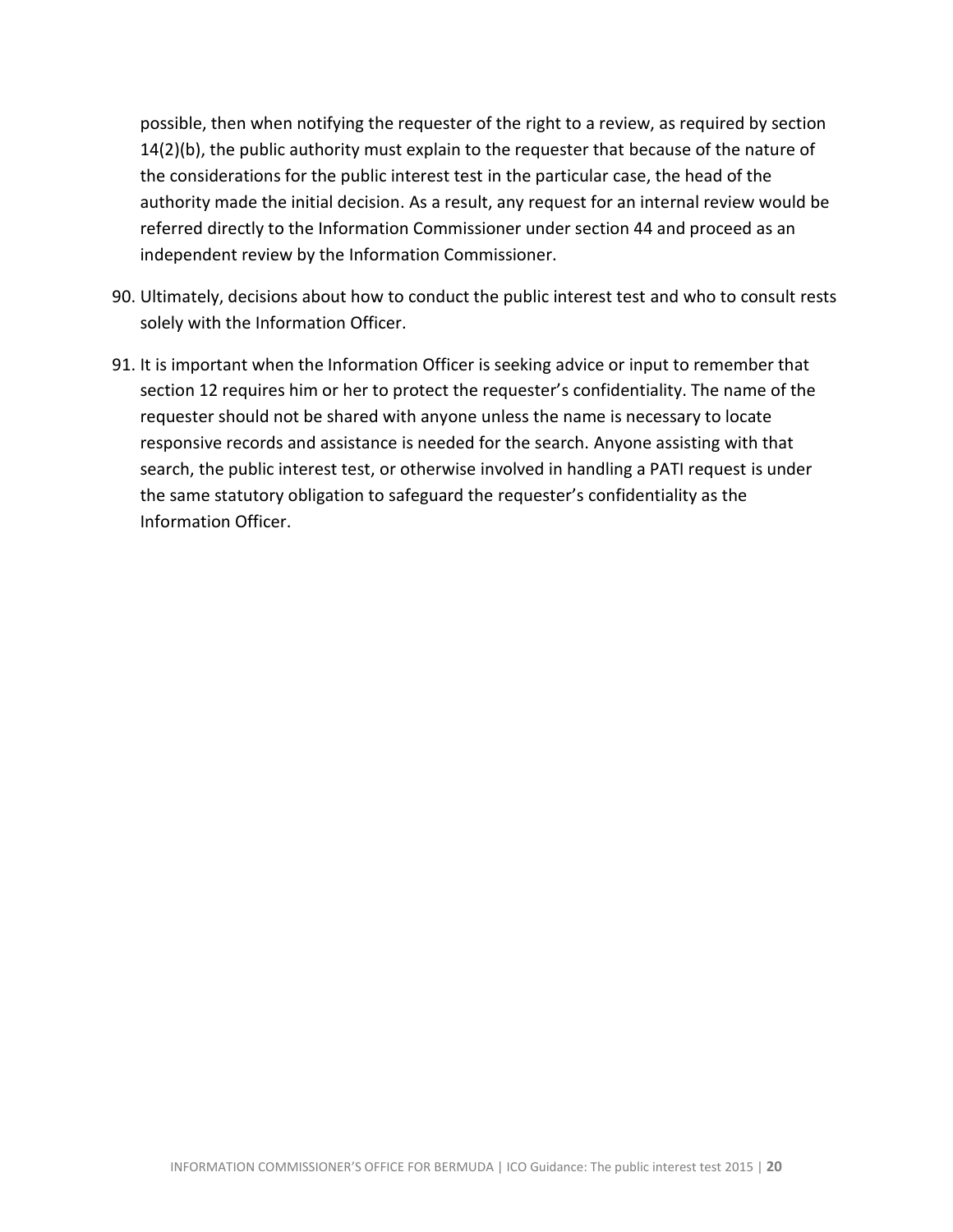# Illustration 2: The public interest test in practice

<span id="page-20-0"></span>A useful example of the public interest test is a Decision Notice by the UK Information Commissioner (Ref FS50264783, 10 January 2011) under the UK Freedom of Information Act.

It involved a request to the Department of Education for an assessment report by the Prime Minister's Delivery Unit (PMDU). The Department relied on the PMDU report to expand a new model for secondary education. The report included information and advice from stakeholders about the model. The Department withheld part of the report under an exemption for records whose disclosure 'would be likely to' inhibit the free and frank provision of advice and exchange of views for purposes of deliberations.

This is a qualified exemption, so the question was whether the public interest against disclosure outweighed the public interest in favour of disclosure. The UK Information Commissioner compared the public interest arguments on both sides, as follows:

| <b>Public interest arguments</b>                                                | <b>Public interest arguments</b>                                                                                              |
|---------------------------------------------------------------------------------|-------------------------------------------------------------------------------------------------------------------------------|
| against disclosure                                                              | in favour of disclosure                                                                                                       |
| The PMDU considered their assessments to<br>be confidential advice to Ministers | The failure to release the report raised public<br>suspicion; more public information might<br>remove the suspicion of 'spin' |
| Participants were told they could give their                                    | Current speculation about what the report                                                                                     |
| views confidentiality, so disclosure would be                                   | says shows significant public interest in                                                                                     |
| likely to inhibit the ability to get similar                                    | understanding the 'full picture' of the report's                                                                              |
| advice or exchange of views in the future                                       | content                                                                                                                       |
| PMDU depends on participants being frank; if                                    | There is a strong specific need to better                                                                                     |
| the stakeholders felt their findings and advice                                 | understand how this educational reform was                                                                                    |
| would be made public, it would result in less                                   | assessed, in addition to the general public                                                                                   |
| frank reporting, conclusions, and advice in                                     | interests in transparency and a better                                                                                        |
| future assessments                                                              | understanding of government decision making                                                                                   |

The UK Information Commissioner's decision depended on balancing the relative weight, or importance, of the arguments on each side, not the quantity of those arguments.

He found that the interests in favour of disclosure were 'significant' in light of the extensive public attention, debate, and questions about this major educational reform.

On the other side, he found that the arguments against disclosure were weak. The severity of the harm to confidentiality or to future open and frank discussions was limited because the final report kept comments anonymous. The record's age also made the harm minimal because the report's recommendations and plans were to have been finished before the request was made.

On balance, the Information Commissioner decided that the public interest favoured disclosure of the assessment report and ordered its release.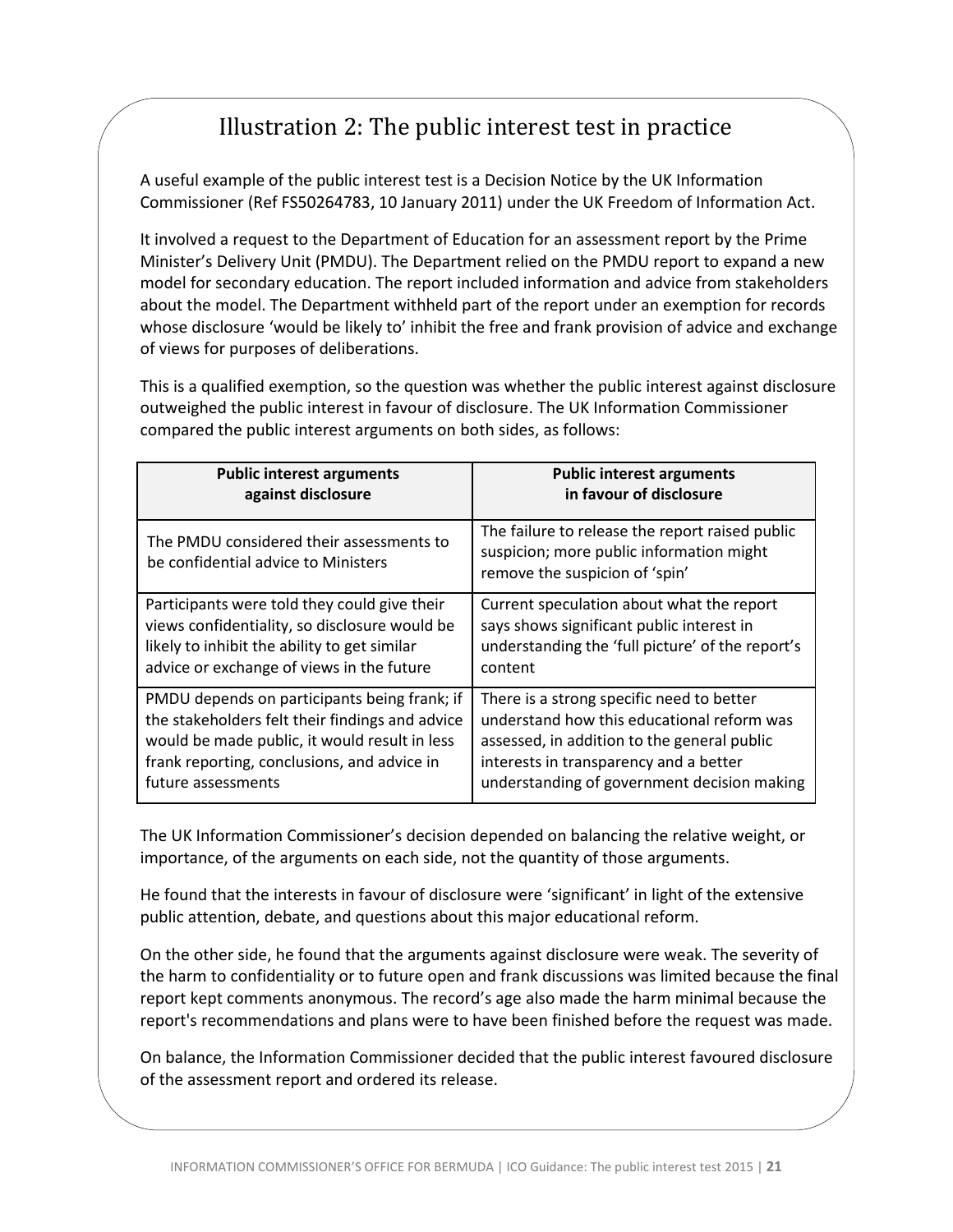# <span id="page-21-0"></span>Notifying a requester of a decision to refuse access to a record

- 92. When the public authority decides that the public interest lies in maintaining the exemption and that it is refusing the request in whole or in part, the public authority must immediately give notice in writing of the decision to the requester, as well as to any relevant third party, as required by section 14(2) of the PATI Act. The public authority must give this notice no later than six weeks after receipt (or deemed receipt) of the request.
- 93. Importantly, section 14(2) makes clear that when a public authority is refusing the request on public interest grounds, the notice of the decision must state why the authority believes that, in all of the relevant circumstances of the case, the public interest against disclosure outweighs the public interest in favour of disclosure of the record. The reasons must include the public authority's findings on any material issues and the details about which interests were taken into consideration in balancing the public interest.
- 94. It is not enough for the public authority to quote the statutory language and say in its decision that the public interest lies in maintaining the exemption. The public authority must set out the competing public interest arguments and then explain why it has concluded that the public interest against disclosure outweighs the public interest in favour of disclosure.
- 95. Without this information, a requester cannot make an informed decision about whether to seek an internal review of the decision or whether to seek a review by the Information Commissioner. Public authorities may also find it difficult to justify their decisions on the public interest if an application for review is subsequently made to the Information Commissioner.
- 96. The Information Commissioner expects that public authorities using qualified exemptions to refuse a request will provide clear, logical, and credible reasons as to why the disclosure of the record would not be in the public interest.

### <span id="page-21-1"></span>More information

- 97. This Guidance has been developed based upon the PATI Act and current PATI Regulations, understood in the context of best practices and guidances from other Commonwealth countries with access to public information laws.
- 98. We do not have any decisions yet from the Information Commissioner or Bermuda Courts to drawn upon. So our Guidances may use examples of legal judgments from the UK or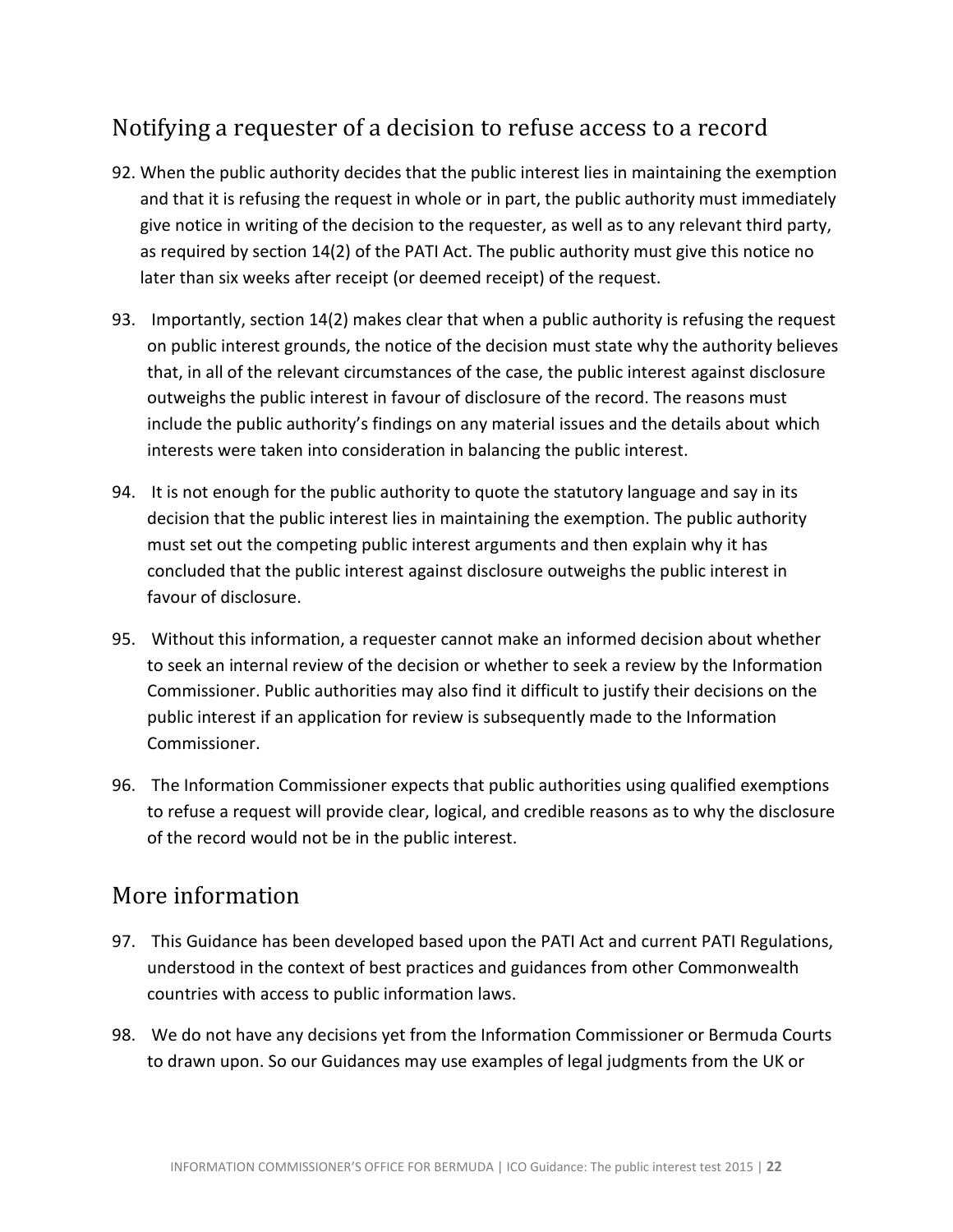other Commonwealth countries. These examples are for illustration only and are not binding on Bermuda's Courts or public authorities.

- 99. If you would like to read more about 'public interest' cases in the UK and other jurisdictions please see the list of examples of cases on our website, [www.ico.bm.](http://www.ico.bm/) Again, these cases are not binding, but they may help you to understand how others have worked through these issues.
- 100. The Information Commissioner's Guidances and additional resources are available on our website, [www.ico.bm.](http://www.ico.bm/) If you do not have access to the internet, hardcopies of our Guidances, decisions, and resources are available on request by contacting our office.
- 101. If you need any more information about this Guidance or have an inquiry about any other general aspect of the PATI Act, or public access to information, please contact us:

INFORMATION COMMISSIONER'S OFFICE FOR BERMUDA **ICO**

<span id="page-22-0"></span>Valerie T. Scott Building 60 Reid Street Hamilton, HM12 Bermuda (441) 294-9181 **|** info@ico.bm **|** ww.ico.bm